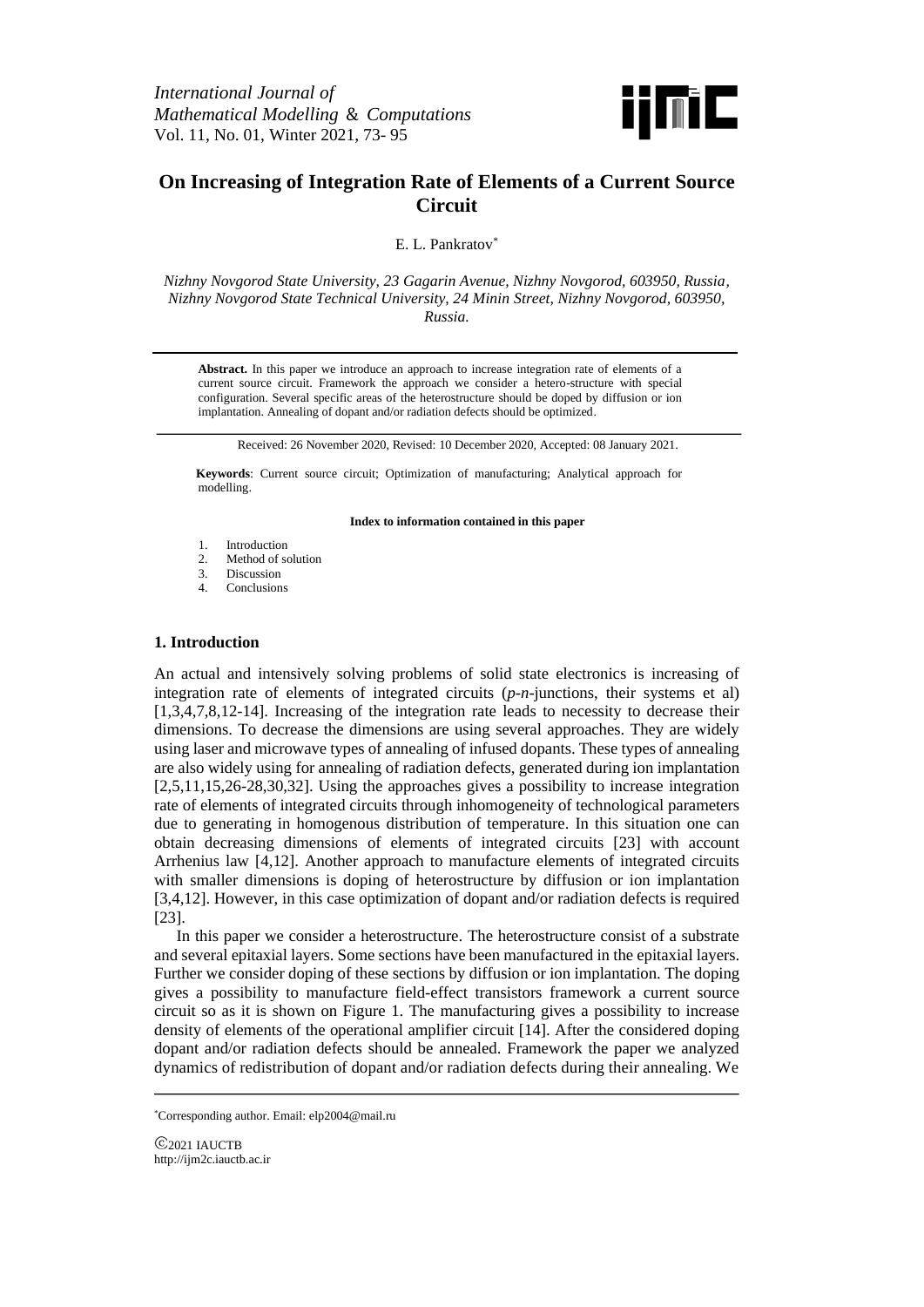introduce an approach to decrease dimensions of the element. However, it is necessary to complicate technological process.



Figure 1. The considered cascaded-inverter [14].

## **2. Method of solution**

In this section we determine spatio-temporal distributions of concentrations of infused and implanted dopants. To determine these distributions, we calculate appropriate solutions of the second Fick's law [4,12,23]:  $\frac{c}{c}$  dopan<br>*cond Fick's* 

$$
\frac{\partial C(x, y, z, t)}{\partial t} = \frac{\partial}{\partial x} \left[ D_c \frac{\partial C(x, y, z, t)}{\partial x} \right] + \frac{\partial}{\partial y} \left[ D_c \frac{\partial C(x, y, z, t)}{\partial y} \right] + \frac{\partial}{\partial z} \left[ D_c \frac{\partial C(x, y, z, t)}{\partial z} \right].
$$
\n(1)

Boundary and initial conditions for the equations are

$$
\frac{\partial C(x, y, z, t)}{\partial x}\bigg|_{x=0} = 0, \quad \frac{\partial C(x, y, z, t)}{\partial x}\bigg|_{x=L_x} = 0, \quad \frac{\partial C(x, y, z, t)}{\partial y}\bigg|_{y=0} = 0, \quad \frac{\partial C(x, y, z, t)}{\partial y}\bigg|_{x=L_y} = 0,
$$
\n
$$
\frac{\partial C(x, y, z, t)}{\partial z}\bigg|_{z=0} = 0, \quad \frac{\partial C(x, y, z, t)}{\partial z}\bigg|_{x=L_z} = 0, \quad C(x, y, z, 0) = f(x, y, z). \tag{2}
$$

The function  $C(x, y, z, t)$  describes the spatio-temporal distribution of concentration of dopant; T is the temperature of annealing; DС is the dopant diffusion coefficient. Value of dopant diffusion coefficient could be changed with changing materials of heterostructure, with changing temperature of materials (including annealing), with changing concentrations of dopant and radiation defects. We approximate dependences of dopant diffusion coefficient on parameters by the following relation with account results in

[9,10,31]: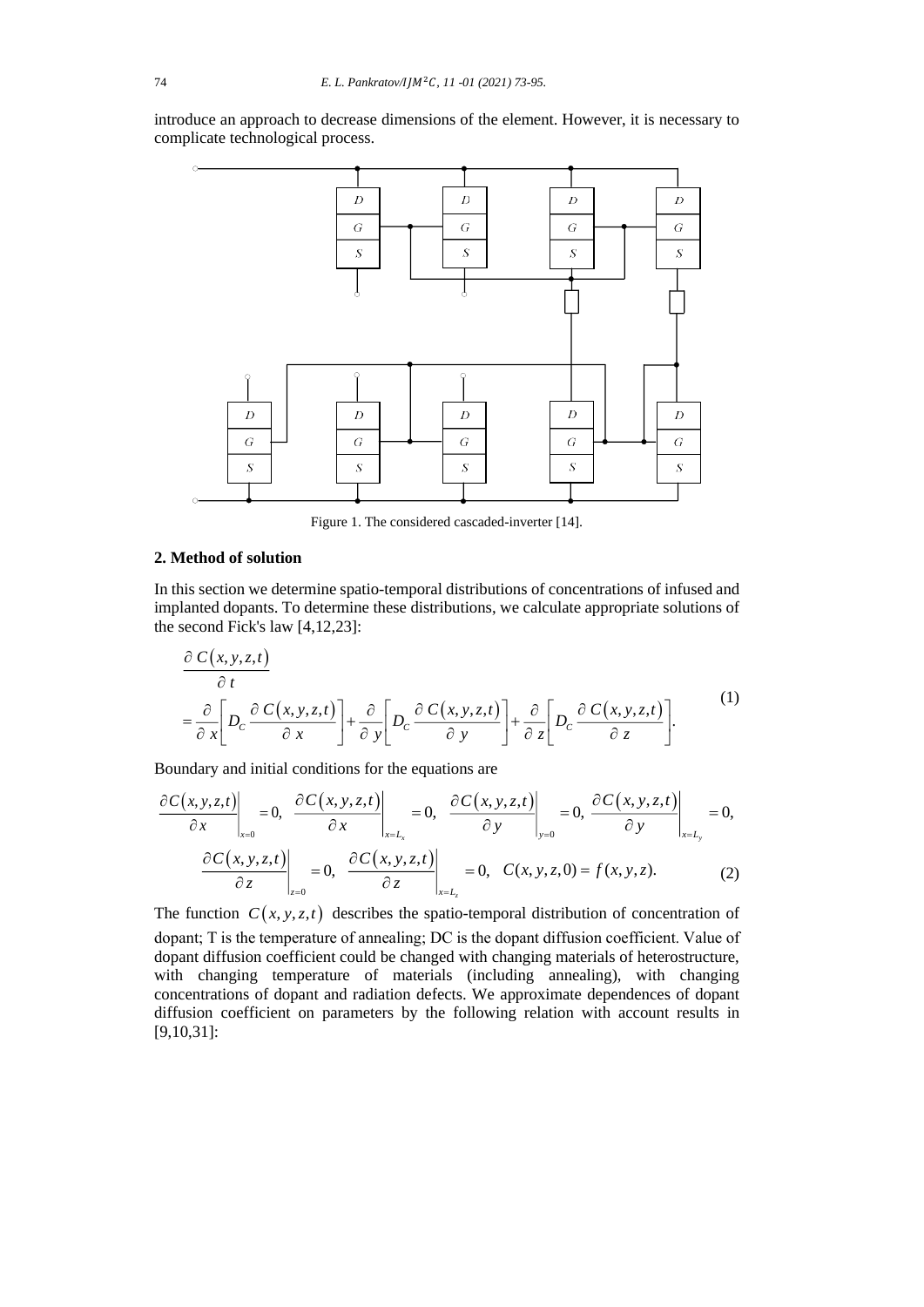$$
D_{c} = D_{L}(x, y, z, T) \left[ 1 + \xi \frac{C^{y}(x, y, z, t)}{P^{y}(x, y, z, T)} \right] \left[ 1 + \zeta_{1} \frac{V(x, y, z, t)}{V^{*}} + \zeta_{2} \frac{V^{2}(x, y, z, t)}{(V^{*})^{2}} \right].
$$
 (3)

Here the function  $D_{L}(x, y, z, T)$  describes the spatial (in heterostructure) and temperature (due to Arrhenius law) dependences of diffusion coefficient of dopant. The function  $P(x, y, z, T)$  describes the limit of solubility of dopant. Parameter  $\gamma \in [1,3]$  describes average quantity of charged defects interacted with atom of dopant [10]. The function  $V(x, y, z, t)$  describes the spatio-temporal distribution of concentration of radiation vacancies. Parameter  $V^*$  describes the equilibrium distribution of concentration of vacancies. The considered concentrational dependence of dopant diffusion coefficient has been described in details in [10]. It should be noted, that using diffusion type of doping did not generation radiation defects. In this situation  $\zeta_1 = \zeta_2 = 0$ . We determine spatio-temporal distributions of concentrations of radiation defects by solving the following system of equations [9,31]:

$$
\frac{\partial I(x, y, z, t)}{\partial t} = \frac{\partial}{\partial x} \bigg[ D_I(x, y, z, T) \frac{\partial I(x, y, z, t)}{\partial x} \bigg] + \frac{\partial}{\partial y} \bigg[ D_I(x, y, z, T) \frac{\partial I(x, y, z, t)}{\partial y} \bigg] \n+ \frac{\partial}{\partial z} \bigg[ D_I(x, y, z, T) \frac{\partial I(x, y, z, t)}{\partial z} \bigg] - k_{I,V}(x, y, z, T) I(x, y, z, t) V(x, y, z, t) \n- k_{I,I}(x, y, z, T) I^2(x, y, z, t),
$$
\n(4)

$$
\frac{\partial V(x, y, z, t)}{\partial t} = \frac{\partial}{\partial x} \left[ D_V(x, y, z, T) \frac{\partial V(x, y, z, t)}{\partial x} \right] + \frac{\partial}{\partial y} \left[ D_V(x, y, z, T) \frac{\partial V(x, y, z, t)}{\partial y} \right]
$$
  
+ 
$$
\frac{\partial}{\partial z} \left[ D_V(x, y, z, T) \frac{\partial V(x, y, z, t)}{\partial z} \right] - k_{I,V}(x, y, z, T) I(x, y, z, t) V(x, y, z, t)
$$
  
+ 
$$
k_{V,V}(x, y, z, T) V^2(x, y, z, t).
$$

Boundary and initial conditions for these equations are

$$
\frac{\partial \rho(x, y, z, t)}{\partial x}\Big|_{x=0} = 0, \quad \frac{\partial \rho(x, y, z, t)}{\partial x}\Big|_{x=L_x} = 0, \quad \frac{\partial \rho(x, y, z, t)}{\partial y}\Big|_{y=0} = 0, \quad \frac{\partial \rho(x, y, z, t)}{\partial y}\Big|_{y=L_y} = 0,
$$
\n
$$
\frac{\partial \rho(x, y, z, t)}{\partial z}\Big|_{z=0} = 0, \quad \frac{\partial \rho(x, y, z, t)}{\partial z}\Big|_{z=L_z} = 0, \quad \rho(x, y, z, 0) = f_{\rho}(x, y, z). \tag{5}
$$

Here  $\rho = I, V$ . The function  $I(x, y, z, t)$  describes the spatio-temporal distribution of concentration of radiation interstitials;  $D_{\rho}(x, y, z, T)$  are the diffusion coefficients of point radiation defects; terms  $V^2(x, y, z, t)$  and  $I^2(x, y, z, t)$  correspond to generation divacancies and diinterstitials;  $k_{I,V}(x, y, z, T)$  is the parameter of recombination of point radiation defects;  $k_{I,I}(x, y, z, T)$  and  $k_{V,V}(x, y, z, T)$  are the parameters of generation of simplest complexes of point radiation defects.

Further we determine distributions in space and time of concentrations of divacancies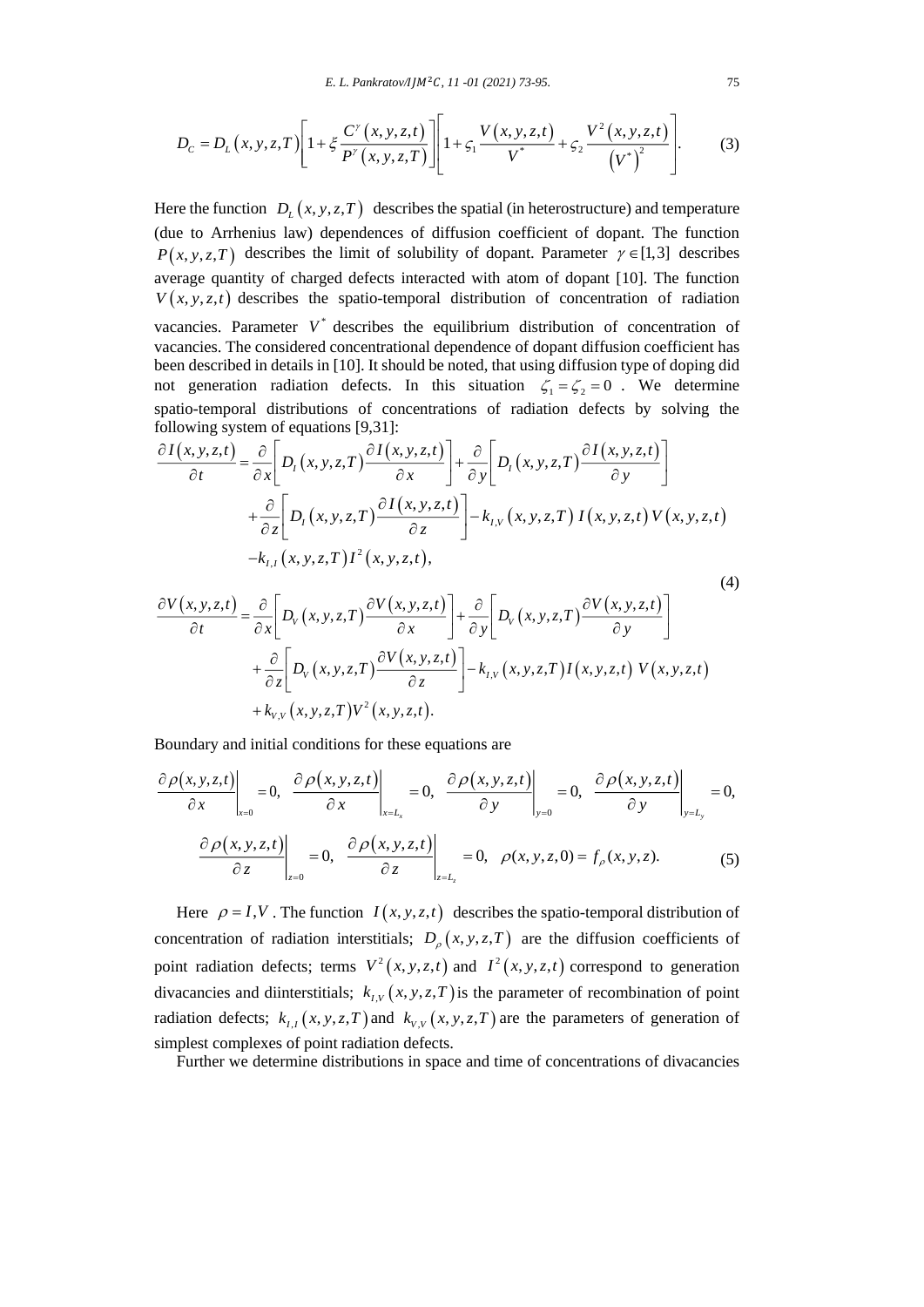$\Phi_{V}(x, y, z, t)$  and diinterstitials  $\Phi_{I}(x, y, z, t)$  by solving the following system of equations [9,31]:

$$
\frac{\partial \Phi_{I}(x, y, z, t)}{\partial t} = \frac{\partial}{\partial x} \Bigg[ D_{\phi I}(x, y, z, T) \frac{\partial \Phi_{I}(x, y, z, t)}{\partial x} \Bigg] + \frac{\partial}{\partial y} \Bigg[ D_{\phi I}(x, y, z, T) \frac{\partial \Phi_{I}(x, y, z, t)}{\partial y} \Bigg] + \frac{\partial}{\partial z} \Bigg[ D_{\phi I}(x, y, z, T) \frac{\partial \Phi_{I}(x, y, z, t)}{\partial z} \Bigg] + k_{I, I}(x, y, z, T) I^{2}(x, y, z, t) - k_{I}(x, y, z, T) I(x, y, z, t), \tag{6}
$$

$$
\frac{\partial \Phi_{V}(x, y, z, t)}{\partial t} = \frac{\partial}{\partial x} \left[ D_{\Phi V}(x, y, z, T) \frac{\partial \Phi_{V}(x, y, z, t)}{\partial x} \right] + \frac{\partial}{\partial y} \left[ D_{\Phi V}(x, y, z, T) \frac{\partial \Phi_{V}(x, y, z, t)}{\partial y} \right]
$$

$$
+ \frac{\partial}{\partial z} \left[ D_{\Phi V}(x, y, z, T) \frac{\partial \Phi_{V}(x, y, z, t)}{\partial z} \right] + k_{V,V}(x, y, z, T) V^{2}(x, y, z, t)
$$

$$
- k_{V}(x, y, z, T) V(x, y, z, t).
$$

Boundary and initial conditions for these equations are

$$
\frac{\partial \Phi_{\rho}(x, y, z, t)}{\partial x}\Big|_{x=0} = 0, \quad \frac{\partial \Phi_{\rho}(x, y, z, t)}{\partial x}\Big|_{x=L_{x}} = 0, \quad \frac{\partial \Phi_{\rho}(x, y, z, t)}{\partial y}\Big|_{y=0} = 0,
$$
\n
$$
\frac{\partial \Phi_{\rho}(x, y, z, t)}{\partial y}\Big|_{y=L_{y}} = 0, \quad \frac{\partial \Phi_{\rho}(x, y, z, t)}{\partial z}\Big|_{z=0} = 0, \quad \frac{\partial \Phi_{\rho}(x, y, z, t)}{\partial z}\Big|_{z=L_{z}} = 0,
$$
\n
$$
\Phi_{I}(x, y, z, 0) = f_{\Phi I}(x, y, z), \quad F_{V}(x, y, z, 0) = f_{F V}(x, y, z). \tag{7}
$$

Here  $D_{\phi} (x, y, z, T)$  are the diffusion coefficients of the above complexes of radiation defects;  $k_1(x, y, z, T)$  and  $k_v(x, y, z, T)$  are the parameters of decay of these complexes.

We calculate distributions of concentrations of point radiation defects in space and time by recently elaborated approach [23]. The approach based on transformation of approximations of diffusion coefficients in the following form:<br> $D_{\rho}(x, y, z, T) = D_{0\rho}[1 + \varepsilon_{\rho} g_{\rho}(x, y, z, T)],$ 

$$
D_{\rho}(x, y, z, T) = D_{0\rho}[1 + \varepsilon_{\rho} g_{\rho}(x, y, z, T)],
$$

where  $D_{0\rho}$  are the average values of diffusion coefficients,  $0 \le \varepsilon_{\rho} < 1$ ,  $|g_{\rho}(x, y, z, T)| \le 1$ ,  $\rho = I$ , *V*. We also used analogous transformation of approximations of parameters of recombination of point defects and parameters of generation of their complexes: recombination of point defects and parameters of generation of their complexes  $k_{I,V}(x, y, z, T) = k_{0I,V}[1 + \varepsilon_{I,V}g_{I,V}(x, y, z, T)], k_{I,I}(x, y, z, T) = k_{0I,I}[1 + \varepsilon_{I,I}g_{I,I}(x, y, z, T)]$ and  $k_{v,v}(x, y, z, T) = k_{0v,v}[1 + \varepsilon_{v,v} g_{v,v}(x, y, z, T)]$ , where  $k_{0,0,0,0,0}$  are the their average values,  $0 \le \varepsilon_{I,V} < 1$ ,  $0 \le \varepsilon_{I,V} < 1$ ,  $0 \le \varepsilon_{V,V} < 1$ ,  $|g_{I,V}(x, y, z, T)| \le 1$ ,  $|g_{I,V}(x, y, z, T)| \le 1$ ,  $g_{v,v}(x, y, z, T) \leq 1$ . Let us introduce the following dimensionless variables:<br>  $\tilde{I}(x, y, z, t) = I(x, y, z, t)/T^*$ ,  $\tilde{V}(x, y, z, t) = V(x, y, z, t)/V^*$ ,  $\omega = L^2 k_{\omega V}/\sqrt{2}$ des,  $0 \le \varepsilon_{I,V} < 1$ ,  $0 \le \varepsilon_{I,I} < 1$ ,  $0 \le \varepsilon_{V,V} < 1$ ,  $|g_{I,V}(x, y, z, I)| \le 1$ ,  $|g_{I,I}(x, y, z, I)| \le$ <br>  $\tilde{I}(x, y, z, I) \le 1$ . Let us introduce the following dimensionless variables:<br>  $\tilde{I}(x, y, z, t) = I(x, y, z, t) / I^*$ ,  $\tilde{V}(x,$ 1,  $|g_{I,V}(x, y, z, I)| \le 1$ ,  $|g_{I,I}(x, z, t)|$ <br>Ilowing dimensionless variables:<br> $= V(x, y, z, t) / V^*$ ,  $\omega = L^2 k_{0I,V} / \sqrt{I}$ 

$$
\tilde{I}(x, y, z, t) = I(x, y, z, t) / I^*, \quad \tilde{V}(x, y, z, t) = V(x, y, z, t) / V^*, \quad \omega = L^2 k_{0I, V} / \sqrt{D_{0I} D_{0V}},
$$
\n
$$
\Omega_{\rho} = L^2 k_{0\rho, \rho} / \sqrt{D_{0I} D_{0V}}, \quad \mathcal{G} = \sqrt{D_{0I} D_{0V}} t / L^2, \quad \chi = x / L_x, \quad \eta = y / L_y, \quad \phi = z / L_z.
$$

The introduction leads to transformation of equations (4) and conditions (5) to the following form: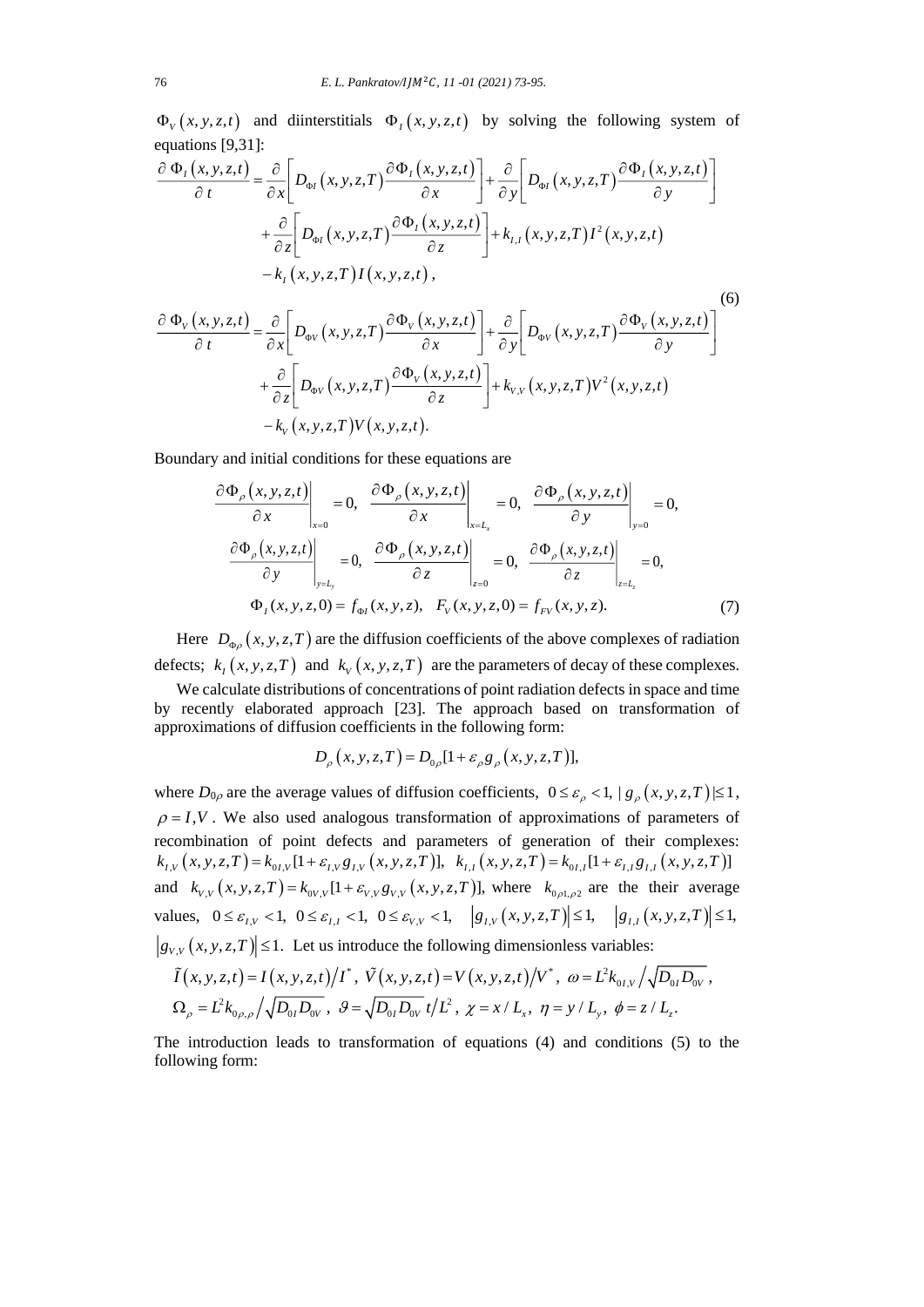$$
\frac{\partial \tilde{I}(\chi,\eta,\varphi,\vartheta)}{\partial \vartheta} = \frac{D_{0I}}{\sqrt{D_{0I}D_{0V}}} \frac{\partial}{\partial \chi} \Biggl\{ \Biggl[ 1 + \varepsilon_I g_I(\chi,\eta,\varphi,T) \Biggr] \frac{\partial \tilde{I}(\chi,\eta,\varphi,\vartheta)}{\partial \chi} \Biggr\} \n+ \frac{\partial}{\partial \eta} \Biggl\{ \Biggl[ 1 + \varepsilon_I g_I(\chi,\eta,\varphi,T) \Biggr] \frac{\partial \tilde{I}(\chi,\eta,\varphi,\vartheta)}{\partial \eta} \Biggr\} \frac{D_{0I}}{\sqrt{D_{0I}D_{0V}}} \n+ \frac{D_{0I}}{\sqrt{D_{0I}D_{0V}}} \frac{\partial}{\partial \varphi} \Biggl\{ \Biggl[ 1 + \varepsilon_I g_I(\chi,\eta,\varphi,T) \Biggr] \frac{\partial \tilde{I}(\chi,\eta,\varphi,\vartheta)}{\partial \varphi} \Biggr\} \n- \tilde{I}(\chi,\eta,\varphi,\vartheta) \omega \Biggl[ 1 + \varepsilon_{I,V} g_{I,V}(\chi,\eta,\varphi,T) \Biggr] \tilde{V}(\chi,\eta,\varphi,\vartheta) \n- \Omega_I \Biggl[ 1 + \varepsilon_{I,I} g_{I,I}(\chi,\eta,\varphi,T) \Biggr] \tilde{I}^2(\chi,\eta,\varphi,\vartheta),
$$

$$
(8)
$$

$$
\frac{\partial \tilde{V}(\chi,\eta,\varphi,\vartheta)}{\partial \vartheta} = \frac{D_{0V}}{\sqrt{D_{0I}D_{0V}}} \frac{\partial}{\partial \chi} \Biggl[ 1 + \varepsilon_{V}g_{V}(\chi,\eta,\varphi,T) \Biggr] \frac{\partial \tilde{V}(\chi,\eta,\varphi,\vartheta)}{\partial \chi} \Biggr\rbrace
$$
  
+ 
$$
\frac{\partial}{\partial \eta} \Biggl\{ \Biggl[ 1 + \varepsilon_{V}g_{V}(\chi,\eta,\varphi,T) \Biggr] \frac{\partial \tilde{V}(\chi,\eta,\varphi,\vartheta)}{\partial \eta} \Biggr\} \frac{D_{0V}}{\sqrt{D_{0I}D_{0V}}} + \frac{D_{0V}}{\sqrt{D_{0I}D_{0V}}} \frac{\partial}{\partial \varphi} \Biggl\{ \Biggl[ 1 + \varepsilon_{V}g_{V}(\chi,\eta,\varphi,T) \Biggr] \frac{\partial \tilde{V}(\chi,\eta,\varphi,\vartheta)}{\partial \varphi} \Biggr\} \frac{D_{0V}}{\partial \varphi} \\- \tilde{I}(\chi,\eta,\varphi,\vartheta) \omega \Biggl[ 1 + \varepsilon_{I,V}g_{I,V}(\chi,\eta,\varphi,T) \Biggr] \tilde{V}(\chi,\eta,\varphi,\vartheta) \\- \Omega_{V} \Biggl[ 1 + \varepsilon_{V,V}g_{V,V}(\chi,\eta,\varphi,T) \Biggr] \tilde{V}^{2}(\chi,\eta,\varphi,\vartheta). \Biggr.
$$

$$
\frac{\partial \tilde{\rho}(\chi,\eta,\varphi,\vartheta)}{\partial \chi}\Big|_{\chi=0} = 0, \quad \frac{\partial \tilde{\rho}(\chi,\eta,\varphi,\vartheta)}{\partial \chi}\Big|_{\chi=1} = 0, \quad \frac{\partial \tilde{\rho}(\chi,\eta,\varphi,\vartheta)}{\partial \eta}\Big|_{\eta=0} = 0,
$$
\n
$$
\frac{\partial \tilde{\rho}(\chi,\eta,\varphi,\vartheta)}{\partial \eta}\Big|_{\eta=1} = 0, \quad \frac{\partial \tilde{\rho}(\chi,\eta,\varphi,\vartheta)}{\partial \varphi}\Big|_{\varphi=0} = 0, \quad \frac{\partial \tilde{\rho}(\chi,\eta,\varphi,\vartheta)}{\partial \varphi}\Big|_{\varphi=1} = 0,
$$
\n
$$
\tilde{\rho}(\chi,\eta,\varphi,\vartheta) = \frac{f_{\rho}(\chi,\eta,\varphi,\vartheta)}{\rho^*}.
$$
\n(9)

We determine solutions of Equations (8) with conditions (9) framework recently introduced approach [23], i.e., as the power series

$$
\tilde{\rho}(\chi,\eta,\varphi,\vartheta) = \sum_{i=0}^{\infty} \varepsilon_{\rho}^{i} \sum_{j=0}^{\infty} \omega^{j} \sum_{k=0}^{\infty} \Omega_{\rho}^{k} \tilde{\rho}_{ijk}(\chi,\eta,\varphi,\vartheta).
$$
\n(10)

Substitution of the series (10) into Equations (8) and conditions (9) gives us possibility to obtain equations for initial-order approximations of concentration of point defects  $\tilde{I}_{000}(\chi,\eta,\varphi,\vartheta)$  and  $\tilde{V}_{000}(\chi,\eta,\varphi,\vartheta)$  and corrections for them  $\tilde{I}_{ijk}(\chi,\eta,\varphi,\vartheta)$  and  $\tilde{V}_{ijk}(\chi,\eta,\varphi,\vartheta), i \ge 1, j \ge 1, k \ge 1$ . The equations are presented in the Appendix. Solutions of the equations could be obtained by standard Fourier approach [6,25,29]. The solutions are presented in the Appendix.

Now we calculate distributions of concentrations of simplest complexes of point radiation defects in space and time. To determine the distributions, we transform approximations of diffusion coefficients in the following form: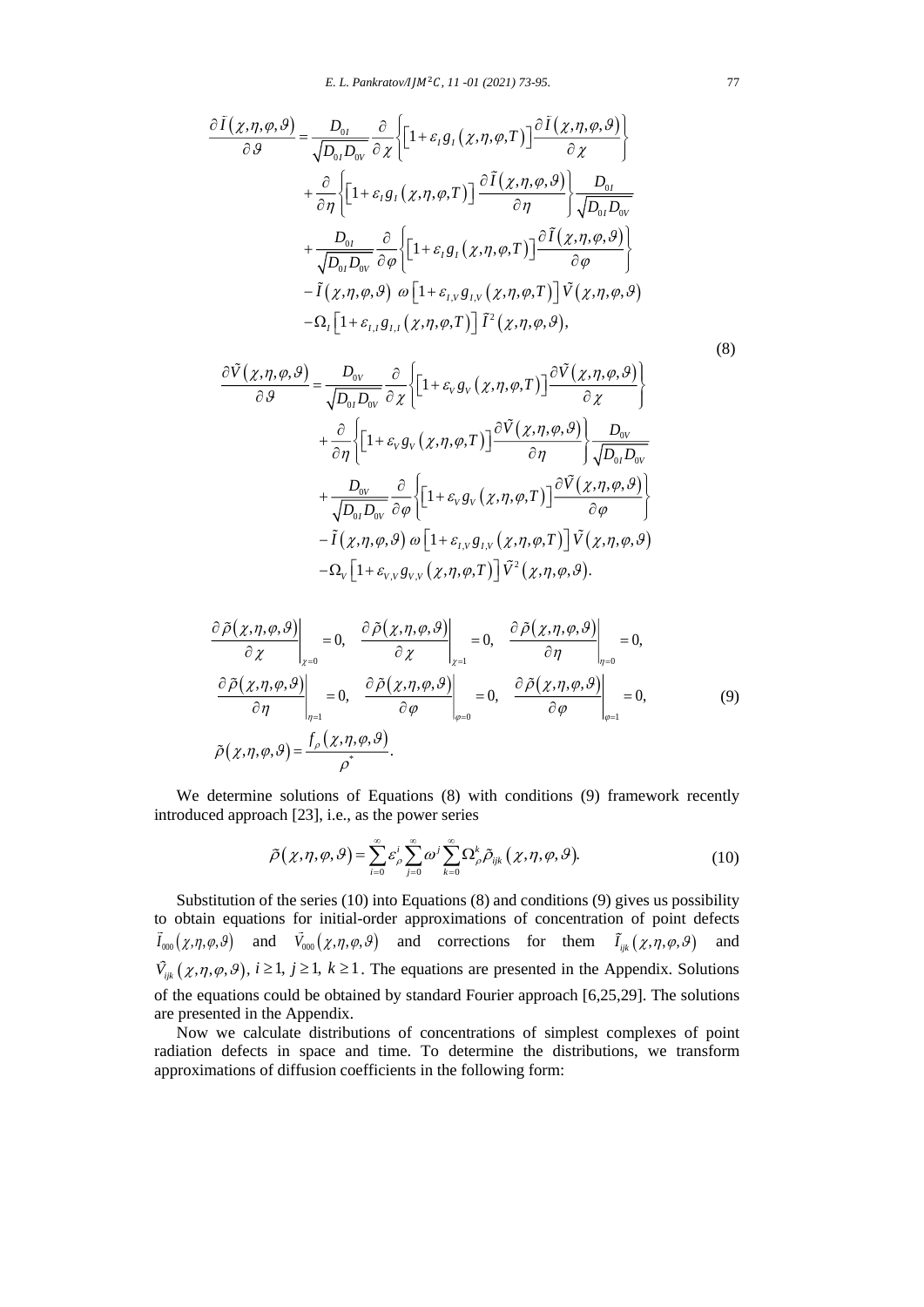$$
D_{\Phi\rho}\left(x,y,z,T\right) = D_{0\Phi\rho}[1 + e_{\Phi\rho}g_{\Phi\rho}\left(x,y,z,T\right)],
$$

where  $D_{0\Phi\rho}$  are the average values of diffusion coefficients. In this situation the Equations (6) could be written as

$$
\frac{\partial \Phi_{I}(x,y,z,t)}{\partial t} = D_{0\phi I} \frac{\partial}{\partial x} \Biggl\{ \Biggl[ 1 + \varepsilon_{\phi I} g_{\phi I}(x,y,z,T) \Biggr] \frac{\partial \Phi_{I}(x,y,z,t)}{\partial x} \Biggr\} \n+ k_{I,I}(x,y,z,T) I^{2}(x,y,z,t) + D_{0\phi I} \frac{\partial}{\partial y} \Biggl\{ \Biggl[ 1 + \varepsilon_{\phi I} g_{\phi I}(x,y,z,T) \Biggr] \frac{\partial \Phi_{I}(x,y,z,t)}{\partial y} \Biggr\} \n+ D_{0\phi I} \frac{\partial}{\partial z} \Biggl\{ \Biggl[ 1 + \varepsilon_{\phi I} g_{\phi I}(x,y,z,T) \Biggr] \frac{\partial \Phi_{I}(x,y,z,t)}{\partial z} \Biggr\} - k_{I}(x,y,z,T) I(x,y,z,t),
$$
\n
$$
\frac{\partial \Phi_{V}(x,y,z,t)}{\partial t} = D_{0\phi V} \frac{\partial}{\partial x} \Biggl\{ \Biggl[ 1 + \varepsilon_{\phi V} g_{\phi V}(x,y,z,T) \Biggr] \frac{\partial \Phi_{V}(x,y,z,t)}{\partial x} \Biggr\} \n+ k_{I,I}(x,y,z,T) I^{2}(x,y,z,t) + D_{0\phi V} \frac{\partial}{\partial y} \Biggl\{ \Biggl[ 1 + \varepsilon_{\phi V} g_{\phi V}(x,y,z,T) \Biggr] \frac{\partial \Phi_{V}(x,y,z,t)}{\partial y} \Biggr\} \n+ D_{0\phi V} \frac{\partial}{\partial z} \Biggl\{ \Biggl[ 1 + \varepsilon_{\phi V} g_{\phi V}(x,y,z,T) \Biggr] \frac{\partial \Phi_{V}(x,y,z,t)}{\partial z} \Biggr\} - k_{I}(x,y,z,T) I(x,y,z,t).
$$

Farther we determine solutions of above equations as the following power series:

$$
\Phi_{\rho}\left(x,y,z,t\right) = \sum_{i=0}^{\infty} \varepsilon_{\Phi\rho}^{i} \Phi_{\rho i}\left(x,y,z,t\right).
$$
 (11)

Now we used the series (11) into Equations (6) and appropriate boundary and initial conditions. The using gives the possibility to obtain equations for initial-order approximations of concentrations of complexes of defects  $\Phi_{\rho 0}(x, y, z, t)$ , corrections for them  $\Phi_{\rho i}(x, y, z, t)$  (for them  $i \ge 1$ ) and boundary and initial conditions for them. We remove equations and conditions to the Appendix. Solutions of the equations have been calculated by standard Fourier approach [6,25,29] and presented in the Appendix.

Now we calculate distribution of concentration of dopant in space and time by using the approach, which was used for analysis of radiation defects. To use the approach, we consider following transformation of approximation of dopant diffusion coefficient:

$$
D_{L}(x, y, z, T) = D_{0L}[1 + \varepsilon_{L}g_{L}(x, y, z, T)],
$$

where  $D_{0L}$  is the average value of dopant diffusion coefficient,  $0 \le \varepsilon_L < 1, |g_L(x, y, z, T)| \le 1$ . Farther we consider solution of (1) as the following series:

$$
C(x, y, z, t) = \sum_{i=0}^{\infty} \varepsilon_L^i \sum_{j=1}^{\infty} \xi^j C_{ij}(x, y, z, t).
$$

Using the relation into (1) and conditions (2) leads to obtaining equations for the functions  $C_{ij}(x, y, z, t)$  ( $i \ge 1, j \ge 1$ ), boundary and initial conditions for them. The equations are presented in the Appendix. Solutions of the equations have been calculated by standard Fourier approach [6,25,29]. The solutions are presented in the Appendix.

We analyzed distributions of concentrations of dopant and radiation defects in space and time analytically by using the second-order approximations on all parameters, which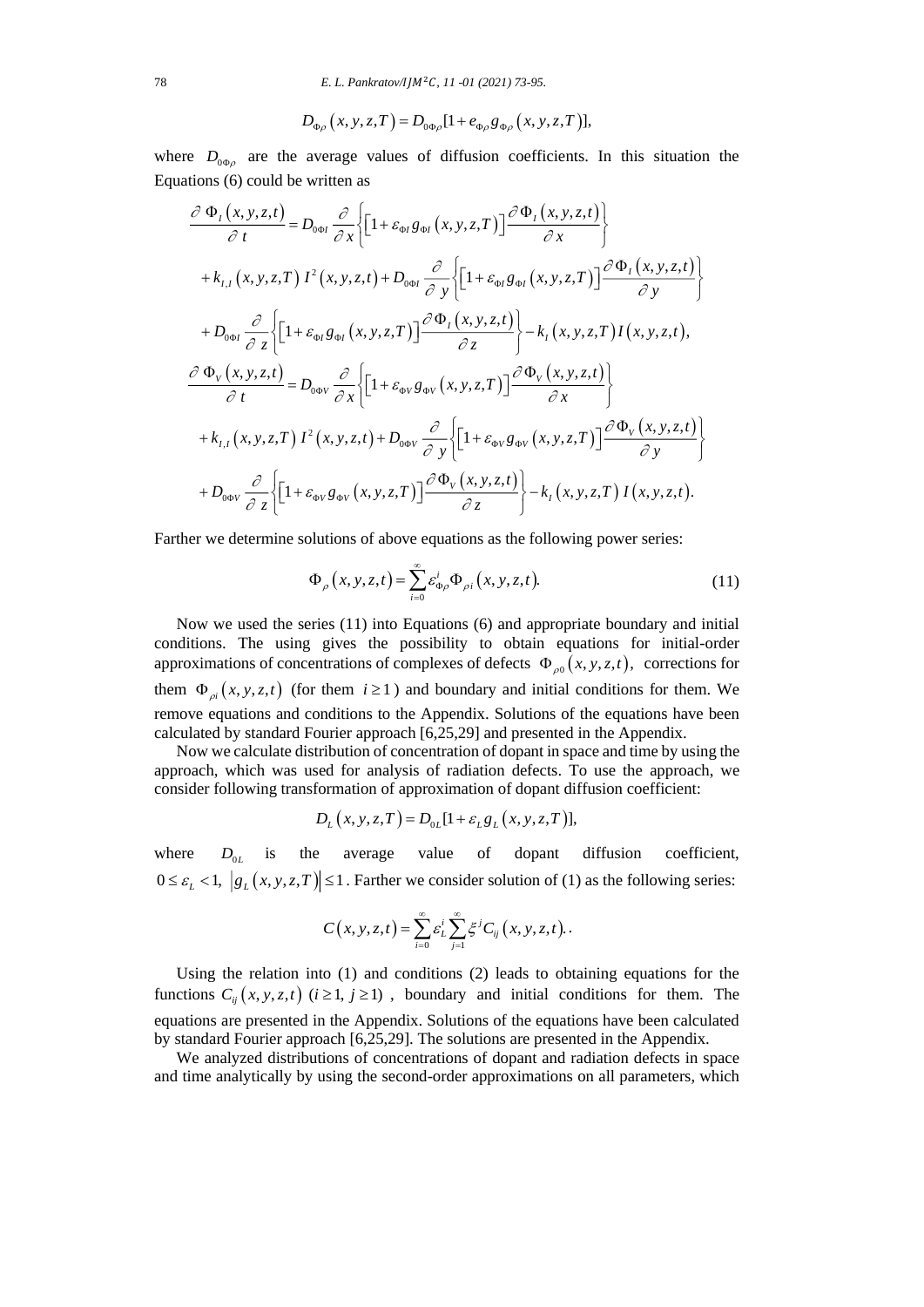have been used in appropriate series. Usually the second-order approximations are enough good approximations to make qualitative analysis and to obtain quantitative results. All analytical results have been checked by numerical simulation.

It should be noted, that one can consider Fourier approach directly for solution of equations (1), (4) and (6). As an alternative approach it could be used approach, based on integral transformations [6,25]. But only few solutions have been calculated by using these approaches. The considered framework this paper combination of approaches gives a possibility to obtain solution of equations (1), (4) and (6) in more common form. It should be also noted, that crosslinking of solutions on interfaces between layers of heterostructure [6,25] could be used for ideal step-wise interface. Framework the paper we used more common approach, which could be used for both: step-wise and smooth interfaces between layers of heterostructure.

#### **3. Discussion**

In this section we analyzed spatio-temporal distributions of concentrations of dopants. Figure 2 shows typical spatial distributions of concentrations of dopants in neighborhood of interfaces of heterostructures. We calculate these distributions of concentrations of dopants under the following condition: value of dopant diffusion coefficient in doped area is larger, than value of dopant diffusion coefficient in nearest areas. In this situation one can find increasing of compactness of field-effect transistors with increasing of homogeneity of distribution of concentration of dopant at one time. Changing relation between values of dopant diffusion coefficients leads to opposite result (see Figure 3).

It should be noted, that framework the considered approach one shall optimize annealing of dopant and/or radiation defects. To do the optimization we used recently introduced criterion [16-22,24]. The optimization based on approximation real distribution by step-wise function  $\psi(x, y, z)$  (see Figure 4). Farther the required values of optimal

annealing time have been calculated by minimization the following mean-squared error  
\n
$$
U = \frac{1}{L_x L_y L_z} \int_{0}^{L_x L_y} \int_{0}^{L_z} \left[ C(x, y, z, \Theta) - \psi(x, y, z) \right] dz dy dx.
$$
\n(12)



Figure 2. (a) Dependences of concentration of dopant, infused in heterostructure from Figure 1, on coordinate in direction, which is perpendicular to interface between epitaxial layer substrate. Difference between values of dopant diffusion coefficient in layers of heterostructure increases with increasing of number of curves. Value of dopant diffusion coefficient in the epitaxial layer is larger, than value of dopant diffusion coefficient in the substrate.

(b) Dependences of concentration of dopant, implanted in heterostructure from Figure 1, on coordinate in direction, which is perpendicular to interface between epitaxial layer substrate.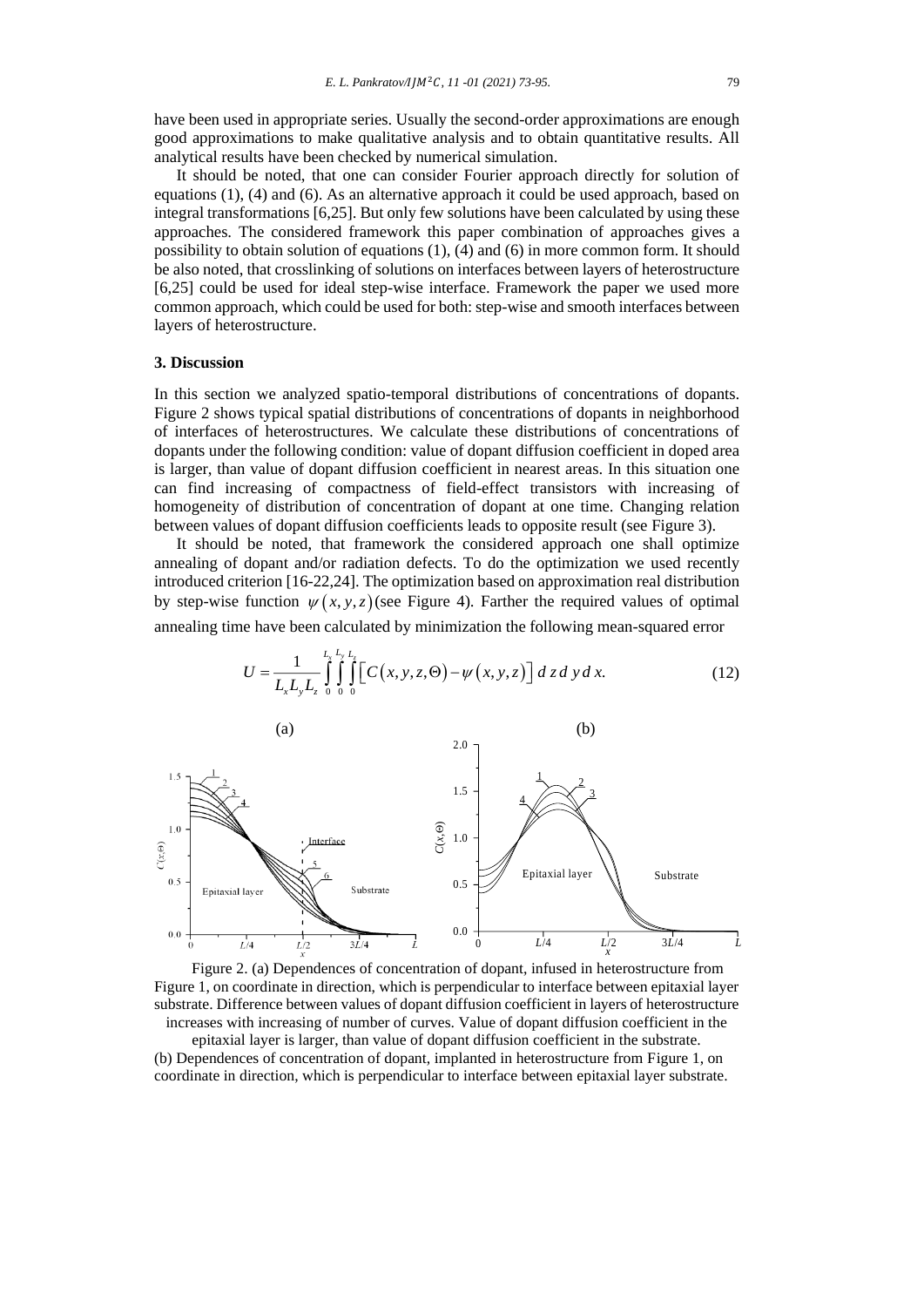Difference between values of dopant diffusion coefficient in layers of heterostructure increases with increasing of number of curves. Value of dopant diffusion coefficient in the epitaxial layer is larger than value of dopant diffusion coefficient in the substrate. Curve 1 corresponds to homogenous sample and annealing time  $\Theta = 0.0048(L_x^2 + L_y^2 + L_z^2)/D_0$ . Curve 2 corresponds to homogenous sample and annealing time  $\Theta = 0.0057(L_x^2 + L_y^2 + L_z^2)/D_0$ . Curves 3 and 4 correspond to heterostructure from Figure 1; annealing times  $\Theta = 0.0048(L_x^2 + L_y^2 + L_z^2)/D_0$ and  $\Theta = 0.0057(L_x^2 + L_y^2 + L_z^2)/D_0$ , respectively.



Figure 3. (a) Distributions of concentration of dopant, infused in average section of epitaxial layer of heterostructure from Figure 1 in direction parallel to interface between epitaxial layer and substrate of heterostructure. Difference between values of dopant diffusion coefficients increases with increasing of number of curves. Value of dopant diffusion coefficient in this section is smaller, than value of dopant diffusion coefficient in nearest sections. (b) Calculated distributions of implanted dopant in epitaxial layers of heterostructure. Solid lines are spatial distributions of implanted dopant in system of two epitaxial layers. Dushed lines are spatial distributions of implanted dopant in one epitaxial layer. Annealing time increases with increasing of number of curves.



Figure 4. (a) Distributions of concentration of infused dopant in depth of heterostructure from Figure 1 for different values of annealing time (curves 2-4) and idealized step-wise approximation (curve 1). Increasing of number of curve corresponds to increasing of annealing

time. (b) Distributions of concentration of implanted dopant in depth of heterostructure from Figure 1 for different values of annealing time (curves 2-4) and idealized step-wise

approximation (curve 1). Increasing of number of curve corresponds to increasing of annealing time.

We show optimal values of annealing time as functions of parameters on Figure 5. It is known, that standard step of manufactured ion-doped structures is annealing of radiation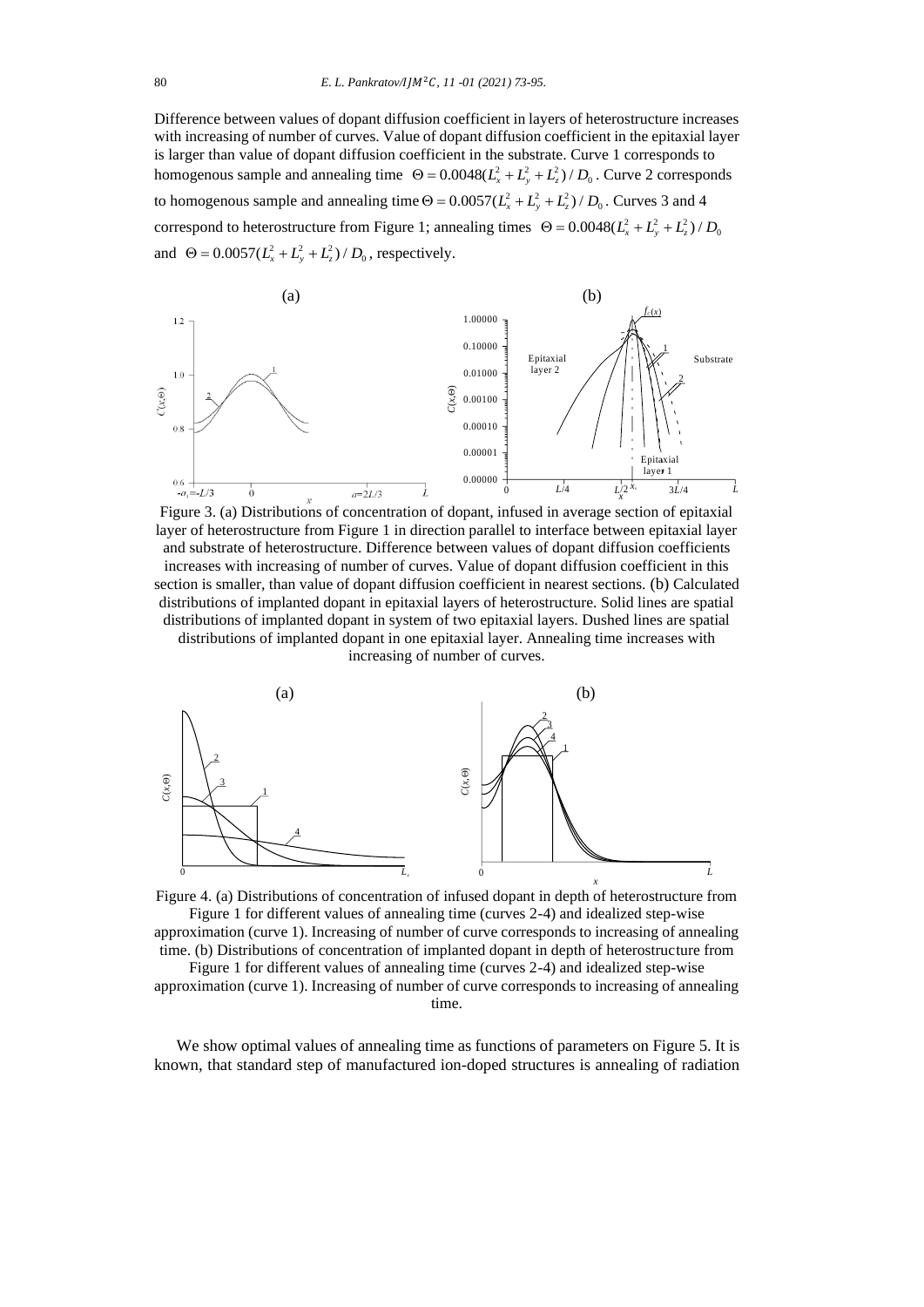defects. In the ideal case after finishing the annealing dopant achieves interface between layers of heterostructure. If the dopant has no enough time to achieve the interface, it is practicably to anneal the dopant additionally. The Figure 5(b) shows the described dependences of optimal values of additional annealing time for the same parameters as for Figure 5(a) Necessity to anneal radiation defects leads to smaller values of optimal annealing of implanted dopant in comparison with optimal annealing time of infused dopant.



Figure 5. (a) Dimensionless optimal annealing time of infused dopant as a function of several parameters. Curve 1 describes the dependence of the annealing time on the relation  $a/L$  and  $\xi$  $\gamma = 0$  for equal to each other values of dopant diffusion coefficient in all parts of heterostructure. Curve 2 describes the dependence of the annealing time on value of parameter  $\varepsilon$  for  $a/L=1/2$ and  $\zeta = \gamma = 0$ . Curve 3 describes the dependence of the annealing time on value of parameter  $\zeta$ for  $a/L=1/2$  and  $\varepsilon = \gamma = 0$ . Curve 4 describes the dependence of the annealing time on value of parameter  $\nu$  for  $a/L=1/2$  and  $\varepsilon = \xi = 0$ .

(b) Dimensionless optimal annealing time of implanted dopant as a function of several parameters. Curve 1 describes the dependence of the annealing time on the relation  $a/L$  and  $\xi$  =  $\gamma = 0$  for equal to each other values of dopant diffusion coefficient in all parts of heterostructure. Curve 2 describes the dependence of the annealing time on value of parameter  $\varepsilon$  for  $a/L=1/2$ and  $\xi = \gamma = 0$ . Curve 3 describes the dependence of the annealing time on value of parameter  $\xi$ for  $a/L=1/2$  and  $\varepsilon = \gamma = 0$ . Curve 4 describes the dependence of the annealing time on value of parameter  $\gamma$  for  $a/L=1/2$  and  $\varepsilon = \xi = 0$ .

It should be noted, that using inhomogeneity of heterostructure leads to increasing density of elements of the considered current source. At the same time using laser and microwave types [2,5,11,15,26-28,30,32] of annealing also leads to inhomogeneity of doping materials due to inhomogeneity of temperature and Arrhenius law. However, using inhomogeneity of heterostructure gives a possibility to obtain larger increasing density of the considered elements.

### **4. Conclusions**

In this paper we introduce an approach to increase integration rate of element of a current source circuit. The approach gives us possibility to decrease area of the elements with smaller increasing of the element's thickness.

### **References**

- [1] A. O. Ageev, A. E. Belyaev, N. S. Boltovets, V. N. Ivanov, R. V. Konakova, Ya. Ya. Kudrik, P. M. Litvin, V. V. Milenin and A. V. Sachenko, Au-TiB *<sup>x</sup>* -*n*-6*H*-SiC Schottky barrier diodes: Specific features of charge transport in rectifying and nonrectifying contacts, Semiconductors, **43 (7)** (2009) 865–871.
- [2] O. V. Aleksandrov, A. O. Zakhar'in, N. A. Sobolev, E. I. Shek, M. I. Makoviichuk and E. O. Parshin, Formation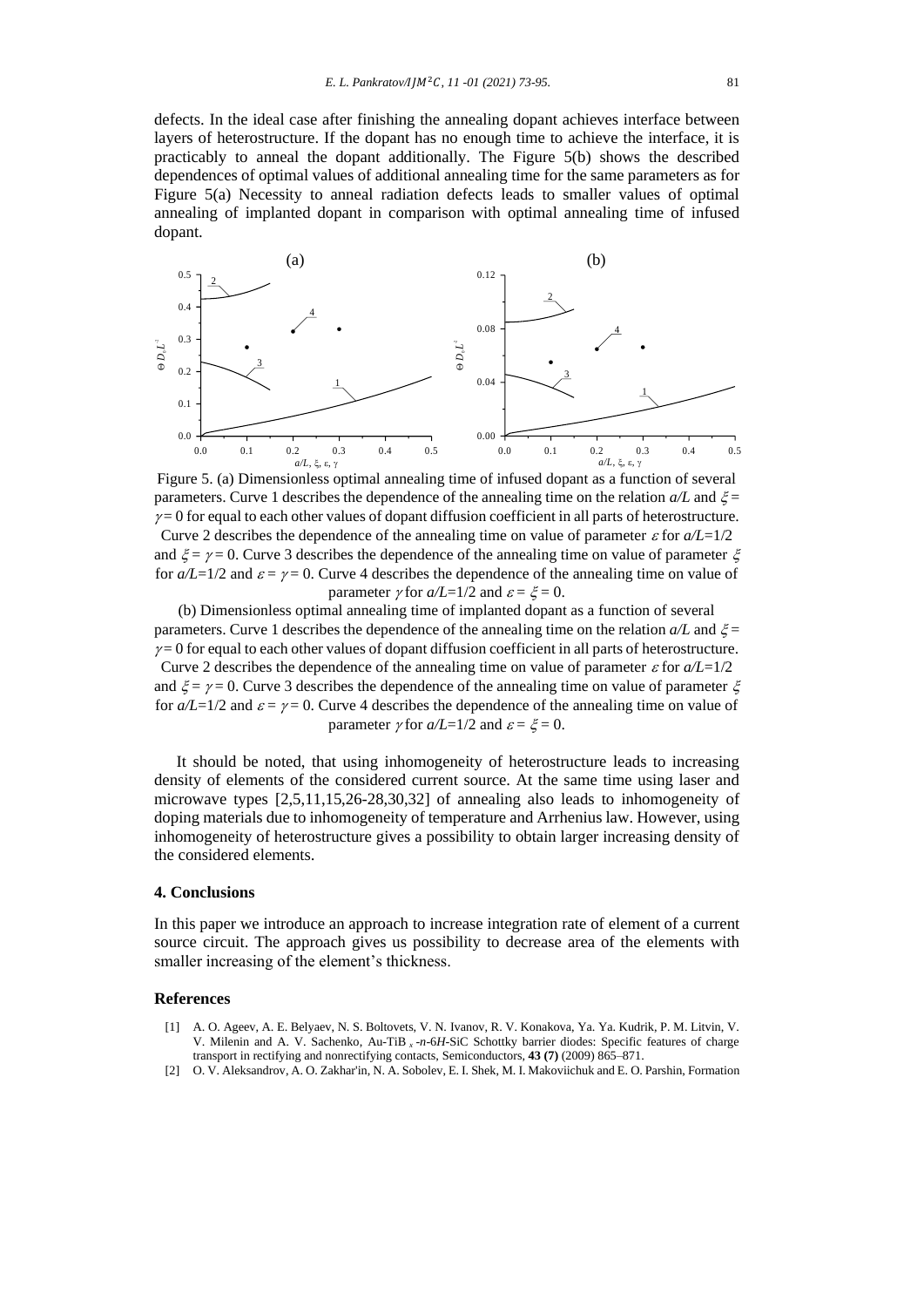of donor centers upon annealing of dysprosium-and holmium-implanted silicon, Semiconductors, **32 (9)** (1998) 921–923.

- [3] A. G. Alexenko and I. I. Shagurin, Microcircuitry, Radio and communication, Moscow, (1990).
- [4] N. A. Avaev, Yu. E. Naumov and V. T. Frolkin, Basis of Microelectronics, Radio and Communication, Moscow, (1991).
- [5] Yu. V. Bykov, A. G. Yeremeev, N. A. Zharova, I. V. Plotnikov, K. I. Rybakov, M. N. Drozdov, Yu. N. Drozdov and V. D. Skupov, Diffusion processes in semiconductor structures during microwave annealing, Radiophysics and Quantum Electronics, **46** (2003) 749–755.
- [6] H. S. Carslaw and J. C. Jaeger, Conduction of Heat in Solids, Oxford University Press, (1964).
- [7] S. A. Chachuli, P. N. A. Fasyar, N. Soin, N. M. Kar and N. Yusop, Pareto ANOVA analysis for CMOS 0.18 µm two-stage Op-amp, Materials Science in Semiconductor Processing, **24** (2014) 9–14.
- [8] D. Fathi, B. Forouzandeh and N. Masoumi, New enhanced noise analysis in active mixers in nanoscale technologies, Nano, **4 (4)** (2009) 233–238.
- [9] Z. Yu. Gotra, Technology of Microelectronic Devices, Radio and Communication, Moscow, (1991).
- [10] V. V. Kozlivsky, Modification of Semiconductors by Proton Beams, Nauka, Sant-Peterburg, (2003).
- [11] M. J. Kumar and T. V. Singh, Quantum confinement effect in strained silicon mosfets, International Journal of Nanoscience, **7 (2-3)** (2008) 81–84.
- [12] V. I. Lachin and N. S. Savelov, Electronics, Phoenix, Rostov-na-Donu, (2001).
- [13] Z. Li, J. Waldron, T. Detchprohm, C. Wetzel, R. F. Karlicek and Jr. T. P. Chow, Monolithic integration of light-emitting diodes and power metal-oxide-semiconductor channel high-electron-mobility transistors for light-emitting power integrated circuits in GaN on sapphire substrate, Applied Physics Letters, **102 (19)** (2013) 192107, doi:10.1063/1.4807125.
- [14] M. Nenadovic, G. Fischer and N. Fiebig, A 32 ppm/°C temperature-compensated operational amplifier for application in medical device tracking, Analog Integrated Circuits and Signal Processing, **87** (2016) 117–127.
- [15] K. K. Ong, K. L. Pey, P. S. Lee, A. T. S. Wee, X. C. Wang and Y. F. Chong, Dopant distribution in the recrystallization transient at the maximum melt depth induced by laser annealing, Applied Physics Letters, **89 (17)** (2006) 172111, doi:10.1063/1.2364834.
- [16] E. L. Pankratov, Dopant diffusion dynamics and optimal diffusion time as influenced by diffusion-coefficient nonuniformity, Russian Microelectronics, **36 (1)** (2007) 33–39.
- [17] E. L. Pankratov, On approach to optimize manufacturing of bipolar heterotransistors framework circuit of an operational amplifier to increase their integration rate. Influence mismatch-induced stress, Journal of Computational and Theoretical Nanoscience, **14 (10)** (2017) 4885–4899.
- [18] E. L. Pankratov, On optimization of manufacturing of two-phase logic circuit based on heterostructures to increase density of their elements. Influence of miss-match induced stress, Advanced Science, Engineering and Medicine, **9 (9)** (2017) 787–801 (2017).
- [19] E. L. Pankratov, Redistribution of a dopant during annealing of radiation defects in a multilayer structure by laser scans for production of an implanted-junction rectifier, International Journal of Nanoscience, **7 (4-5)** (2008) 187–197.
- [20] E. L. Pankratov and E. A. Bulaeva, An analytical approach for analysis and optimization of formation of field-effect heterotransistors, Multidiscipline Modeling in Materials and Structures, **12 (4)** (2016) 578–604.
- [21] E. L. Pankratov and E. A. Bulaeva, An approach to increase the integration rate of planar drift heterobipolar transistors, Materials Science in Semiconductor Processing, **34** (2015) 260–268.
- [22] E. L. Pankratov and E. A. Bulaeva, An approach to manufacture a heterobipolar transistors in thin film structures. On the method of optimization, International Journal of Micro-Nano Scale Transport, **4 (1)** (2014) 17–32.
- [23] E. L. Pankratov and E. A. Bulaeva, Doping of materials during manufacture p-n-junctions and bipolar transistors. Analytical approaches to model technological approaches and ways of optimization of distributions of dopants, Reviews in Theoretical Science, **1 (1)** (2013) 58–82.
- [24] E. L. Pankratov, E. A. Bulaeva, On increasing of density of transistors in a hybrid cascaded multilevel inverter, Multidiscipline Modeling in Materials and Structures, **13 (4)** (2017) 664–677.
- [25] A. I. Raichenko, Mathematical theory of diffusion in applications, Naukova Dumka, Kiev, (1981).
- [26] J. G. Reynolds, C. L. Reynolds, Jr. A. Mohanta, J. F. Muth, J. E. Rowe, H. O. Everitt and D. E. Aspnes, Shallow acceptor complexes in p-type ZnO, Applied Physics Letters, **102 (15)** (2013) 152114, doi:10.1063/1.4802753.
- [27] P. Sinsermsuksakul, K. Hartman, S. B. Kim, J. Heo, L. Sun, H. H. Park, R. Chakraborty, T. Buonassisi, R. G. Gordon. Applied Physics Letters, **102 (5)** (2013) 053901, doi:10.1063/1.4789855.
- [28] S. T. Şişianu, T. S. Şişianu and S. K. Railyan, Shallow *p-n* junctions formed in silicon using pulsed photon annealing, Semiconductors, **36 (5)** (2002) 581-587.
- [29] A. N. Tikhonov and A. A. Samarskii, The Mathematical Physics Equations, Nauka, Moscow (1972).
- [30] J.-H. Tsai, S.-Y. Chiu, W.-S. Lour and D.-F. Guo, High-performance InGaP/GaAs *pnp* δ-doped heterojunction bipolar transistor, Semiconductors, **43 (7)** (2009) 939–942.
- [31] V. L. Vinetskiy and G. A. Kholodar, Radiative Physics of Semiconductors, Naukova Dumka, Kiev, (1979).
- [32] H. T. Wang, L. S. Tan and E. F. Chor, Pulsed laser annealing of Be-implanted GaN, Journal of Applied Physics, **98 (9)** (2006) 094901, doi:10.1063/1.2120893.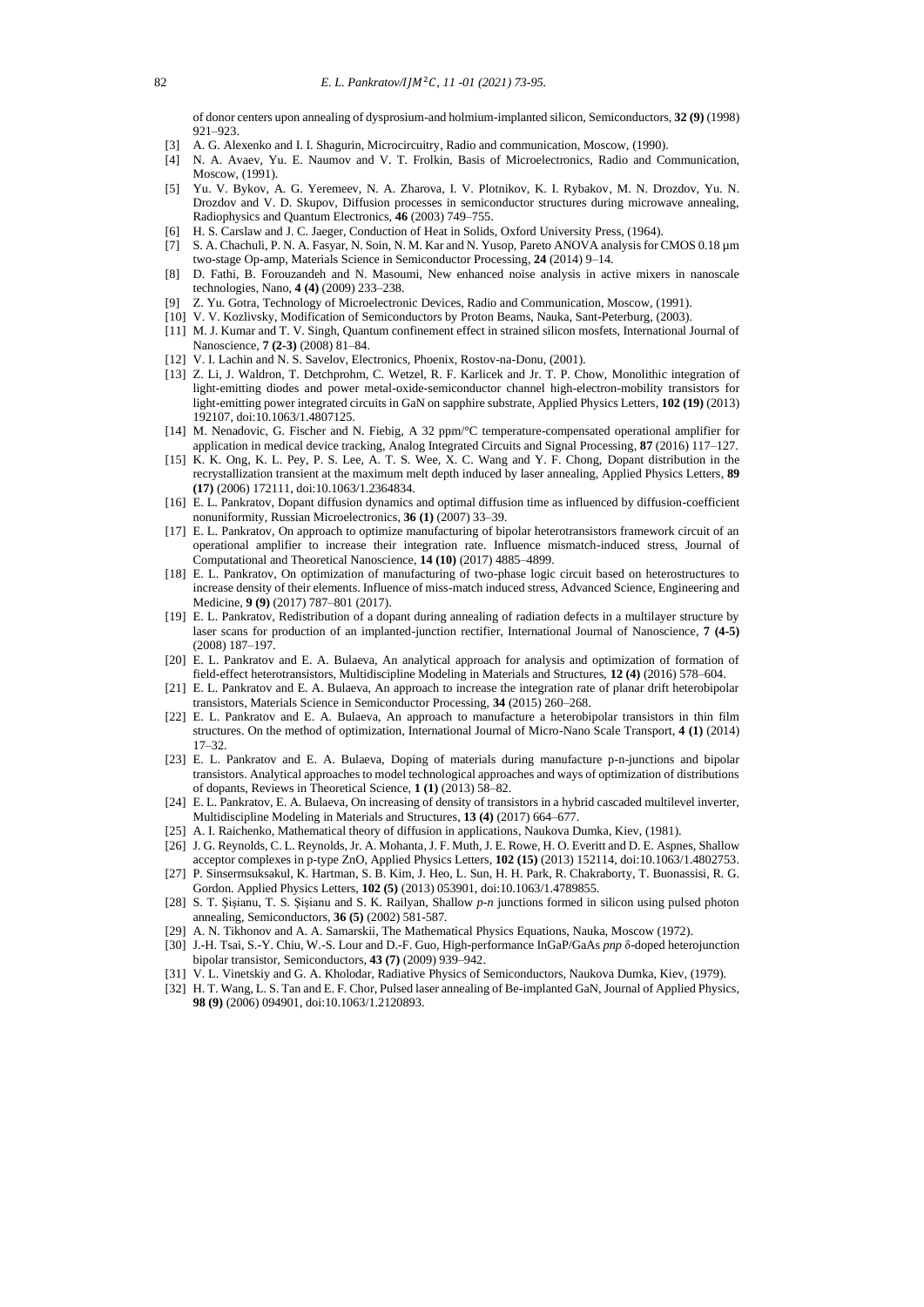# **Appendix**

Equations for the functions  $\tilde{I}_{ijk}(\chi,\eta,\varphi,\vartheta)$  and  $\tilde{V}_{ijk}(\chi,\eta,\varphi,\vartheta)$ ,  $i \ge 0$ ,  $j \ge 0$ ,  $k \ge 0$  and conditions for them

$$
\frac{\partial \tilde{I}_{\cos}(\chi,\eta,\varphi,\vartheta)}{\partial \theta} = \sqrt{\frac{D_{0\eta}}{D_{0\eta}}} \left[ \frac{\partial^{2} \tilde{I}_{\cos}(\chi,\eta,\varphi,\vartheta)}{\partial \chi^{2}} + \frac{\partial^{2} \tilde{I}_{\cos}(\chi,\eta,\varphi,\vartheta)}{\partial \eta^{2}} + \frac{\partial^{2} \tilde{I}_{\cos}(\chi,\eta,\varphi,\vartheta)}{\partial \varphi^{2}} \right],
$$
\n
$$
\frac{\partial \tilde{V}_{\cos}(\chi,\eta,\varphi,\vartheta)}{\partial \theta} = \sqrt{\frac{D_{0\eta}}{D_{0\eta}}} \left[ \frac{\partial^{2} \tilde{V}_{\cos}(\chi,\eta,\varphi,\vartheta)}{\partial \chi^{2}} + \frac{\partial^{2} \tilde{V}_{\cos}(\chi,\eta,\varphi,\vartheta)}{\partial \eta^{2}} + \frac{\partial^{2} \tilde{V}_{\cos}(\chi,\eta,\varphi,\vartheta)}{\partial \varphi^{2}} \right],
$$
\n
$$
\frac{\partial \tilde{I}_{\cos}(\chi,\vartheta)}{\partial \theta} = \sqrt{\frac{D_{0\eta}}{D_{0\eta}}} \left[ \frac{\partial^{2} \tilde{I}_{\cos}(\chi,\eta,\varphi,\vartheta)}{\partial \chi^{2}} + \frac{\partial^{2} \tilde{I}_{\cos}(\chi,\eta,\varphi,\vartheta)}{\partial \eta^{2}} + \frac{\partial^{2} \tilde{I}_{\cos}(\chi,\eta,\varphi,\vartheta)}{\partial \varphi^{2}} \right]
$$
\n
$$
+ \frac{\partial}{\partial \eta} \left[ g_{1}(\chi,\eta,\varphi,T) \frac{\partial \tilde{I}_{1-\cos}(\chi,\eta,\varphi,\vartheta)}{\partial \eta} \right]
$$
\n
$$
+ \frac{\partial}{\partial \eta} \left[ g_{1}(\chi,\eta,\varphi,T) \frac{\partial \tilde{I}_{1-\cos}(\chi,\eta,\varphi,\vartheta)}{\partial \eta} \right], i \geq 1,
$$
\n
$$
\frac{\partial \tilde{V}_{\cos}(\chi,\vartheta,\vartheta)}{\partial \theta} = \sqrt{\frac{D_{0\eta}}{D_{0\eta}}} \left[ \frac{\partial^{2} \tilde{V}_{\cos}(\chi,\eta,\varphi,\vartheta)}{\partial \chi^{2}} + \frac{\partial^{2} \tilde{V}_{\cos}(\chi,\eta,\varphi,\vartheta)}{\partial \eta} \
$$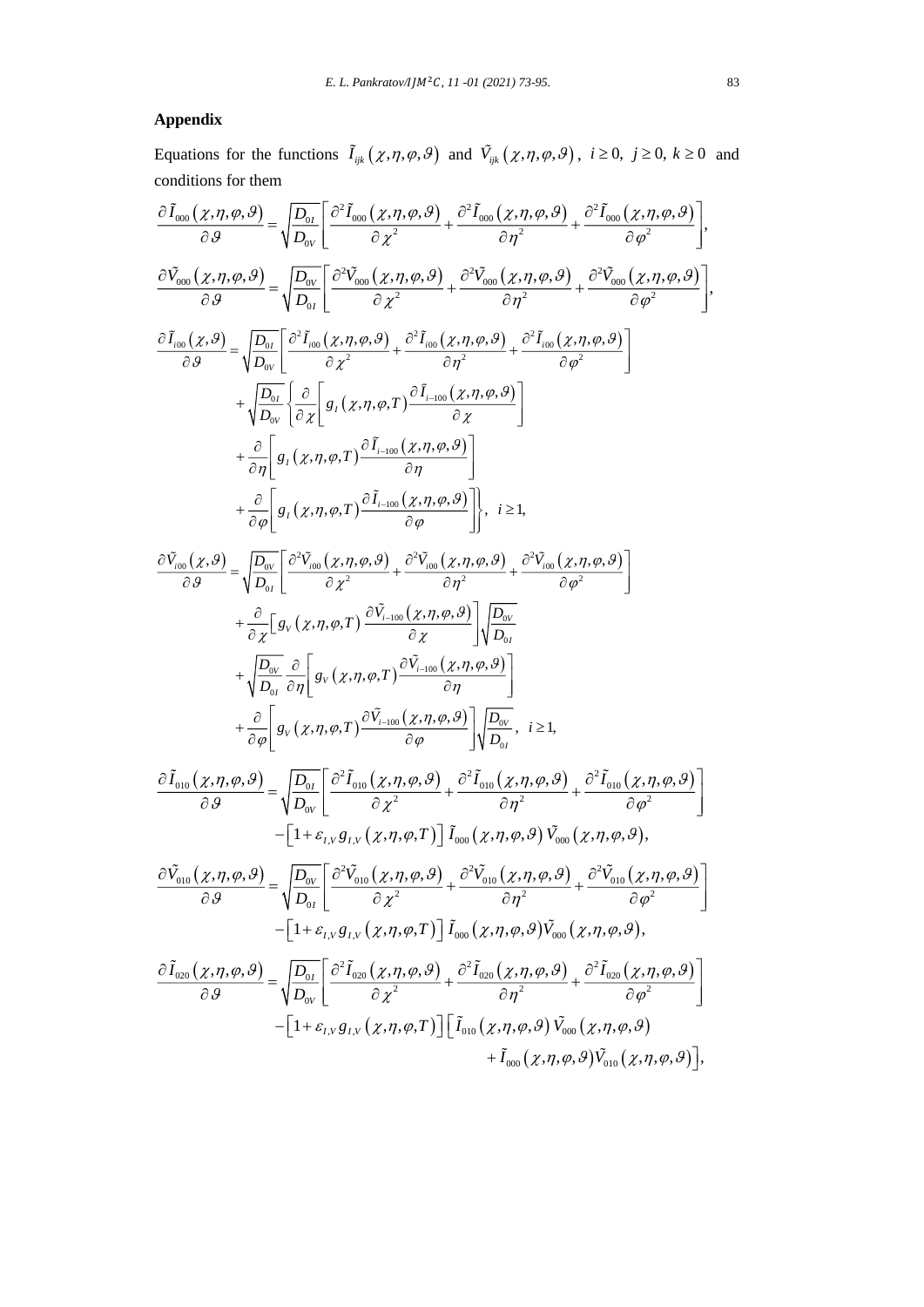$$
\frac{\partial \tilde{V}_{020}(\chi,\eta,\varphi,\vartheta)}{\partial \vartheta} = \sqrt{\frac{D_{0I}}{D_{0V}}} \left[ \frac{\partial^2 \tilde{V}_{020}(\chi,\eta,\varphi,\vartheta)}{\partial \chi^2} + \frac{\partial^2 \tilde{V}_{020}(\chi,\eta,\varphi,\vartheta)}{\partial \eta^2} + \frac{\partial^2 \tilde{V}_{020}(\chi,\eta,\varphi,\vartheta)}{\partial \varphi^2} \right]
$$
  
\n
$$
- \left[ 1 + \varepsilon_{I,V} g_{I,V}(\chi,\eta,\varphi,T) \right] \left[ \tilde{I}_{010}(\chi,\eta,\varphi,\vartheta) \tilde{V}_{000}(\chi,\eta,\varphi,\vartheta) \right]
$$
  
\n
$$
\frac{\partial \tilde{I}_{001}(\chi,\eta,\varphi,\vartheta)}{\partial \vartheta} = \sqrt{\frac{D_{0I}}{D_{0V}}} \left[ \frac{\partial^2 \tilde{I}_{001}(\chi,\eta,\varphi,\vartheta)}{\partial \chi^2} + \frac{\partial^2 \tilde{I}_{001}(\chi,\eta,\varphi,\vartheta)}{\partial \eta^2} + \frac{\partial^2 \tilde{I}_{001}(\chi,\eta,\varphi,\vartheta)}{\partial \varphi^2} \right]
$$
  
\n
$$
- \left[ 1 + \varepsilon_{I,I} g_{I,I}(\chi,\eta,\varphi,T) \right] \tilde{I}_{000}^2(\chi,\eta,\varphi,\vartheta),
$$
  
\n
$$
\frac{\partial \tilde{V}_{001}(\chi,\eta,\varphi,\vartheta)}{\partial \vartheta} = \sqrt{\frac{D_{0V}}{D_{0I}}} \left[ \frac{\partial^2 \tilde{V}_{001}(\chi,\eta,\varphi,\vartheta)}{\partial \chi^2} + \frac{\partial^2 \tilde{V}_{001}(\chi,\eta,\varphi,\vartheta)}{\partial \eta^2} + \frac{\partial^2 \tilde{V}_{001}(\chi,\eta,\varphi,\vartheta)}{\partial \varphi^2} \right]
$$
  
\n
$$
- \left[ 1 + \varepsilon_{I,I} g_{I,I}(\chi,\eta,\varphi,T) \right] \tilde{V}_{000}^2(\chi,\eta,\varphi,\vartheta),
$$

$$
\frac{\partial \tilde{I}_{110}( \chi, \eta, \varphi, \vartheta)}{\partial \vartheta} \n= \sqrt{\frac{D_{0I}}{D_{0V}}} \left[ \frac{\partial^2 \tilde{I}_{110}( \chi, \eta, \varphi, \vartheta)}{\partial \chi^2} + \frac{\partial^2 \tilde{I}_{110}( \chi, \eta, \varphi, \vartheta)}{\partial \eta^2} + \frac{\partial^2 \tilde{I}_{110}( \chi, \eta, \varphi, \vartheta)}{\partial \varphi^2} \right] \n+ \sqrt{\frac{D_{0I}}{D_{0V}}} \left\{ \frac{\partial}{\partial \chi} \left[ g_I(\chi, \eta, \varphi, T) \frac{\partial \tilde{I}_{010}(\chi, \eta, \varphi, \vartheta)}{\partial \chi} \right] + \frac{\partial}{\partial \eta} \left[ g_I(\chi, \eta, \varphi, T) \frac{\partial \tilde{I}_{010}(\chi, \eta, \varphi, \vartheta)}{\partial \eta} \right] \right. \n+ \frac{\partial}{\partial \varphi} \left[ g_I(\chi, \eta, \varphi, T) \frac{\partial \tilde{I}_{010}(\chi, \eta, \varphi, \vartheta)}{\partial \varphi} \right] \left. + \frac{\partial}{\partial \varphi} \left[ g_I(\chi, \eta, \varphi, T) \frac{\partial \tilde{I}_{010}(\chi, \eta, \varphi, \vartheta)}{\partial \varphi} \right] \right\} \n- \left[ \tilde{I}_{100}(\chi, \eta, \varphi, \vartheta) \tilde{V}_{000}(\chi, \eta, \varphi, \vartheta) + \tilde{I}_{000}(\chi, \eta, \varphi, \vartheta) \tilde{V}_{100}(\chi, \eta, \varphi, \vartheta) \right] \left[ 1 + \varepsilon_{I,I} g_{I,I}(\chi, \eta, \varphi, T) \right],
$$

$$
\frac{\partial \tilde{V}_{110}(\chi,\eta,\varphi,\vartheta)}{\partial \vartheta} = \sqrt{\frac{D_{0V}}{D_{0I}}} \left[ \frac{\partial^2 \tilde{V}_{110}(\chi,\eta,\varphi,\vartheta)}{\partial \chi^2} + \frac{\partial^2 \tilde{V}_{110}(\chi,\eta,\varphi,\vartheta)}{\partial \eta^2} + \frac{\partial^2 \tilde{V}_{110}(\chi,\eta,\varphi,\vartheta)}{\partial \varphi^2} \right] \n+ \sqrt{\frac{D_{0V}}{D_{0I}}} \left\{ \frac{\partial}{\partial \chi} \left[ g_V(\chi,\eta,\varphi,T) \frac{\partial \tilde{V}_{010}(\chi,\eta,\varphi,\vartheta)}{\partial \chi} \right] + \frac{\partial}{\partial \eta} \left[ g_V(\chi,\eta,\varphi,T) \frac{\partial \tilde{V}_{010}(\chi,\eta,\varphi,\vartheta)}{\partial \eta} \right] \right. \n+ \frac{\partial}{\partial \varphi} \left[ g_V(\chi,\eta,\varphi,T) \frac{\partial \tilde{V}_{010}(\chi,\eta,\varphi,\vartheta)}{\partial \varphi} \right] \n- \left[ 1 + \varepsilon_{V,V} g_{V,V}(\chi,\eta,\varphi,T) \right] \left[ \tilde{V}_{100}(\chi,\eta,\varphi,\vartheta) \tilde{I}_{000}(\chi,\eta,\varphi,\vartheta) + \tilde{V}_{000}(\chi,\eta,\varphi,\vartheta) \tilde{I}_{100}(\chi,\eta,\varphi,\vartheta) \right], \n\frac{\partial \tilde{I}_{002}(\chi,\eta,\varphi,\vartheta)}{\partial \vartheta} = \sqrt{\frac{D_{0I}}{D_{0V}}} \left[ \frac{\partial^2 \tilde{I}_{002}(\chi,\eta,\varphi,\vartheta)}{\partial \chi^2} + \frac{\partial^2 \tilde{I}_{002}(\chi,\eta,\varphi,\vartheta)}{\partial \eta^2} + \frac{\partial^2 \tilde{I}_{002}(\chi,\eta,\varphi,\vartheta)}{\partial \varphi^2} \right] \n- \left[ 1 + \varepsilon_{I,I} g_{I,I}(\chi,\eta,\varphi,T) \right] \tilde{I}_{001}(\chi,\eta,\varphi,\vartheta) \tilde{I}_{000}(\chi,\eta,\varphi,\vartheta),
$$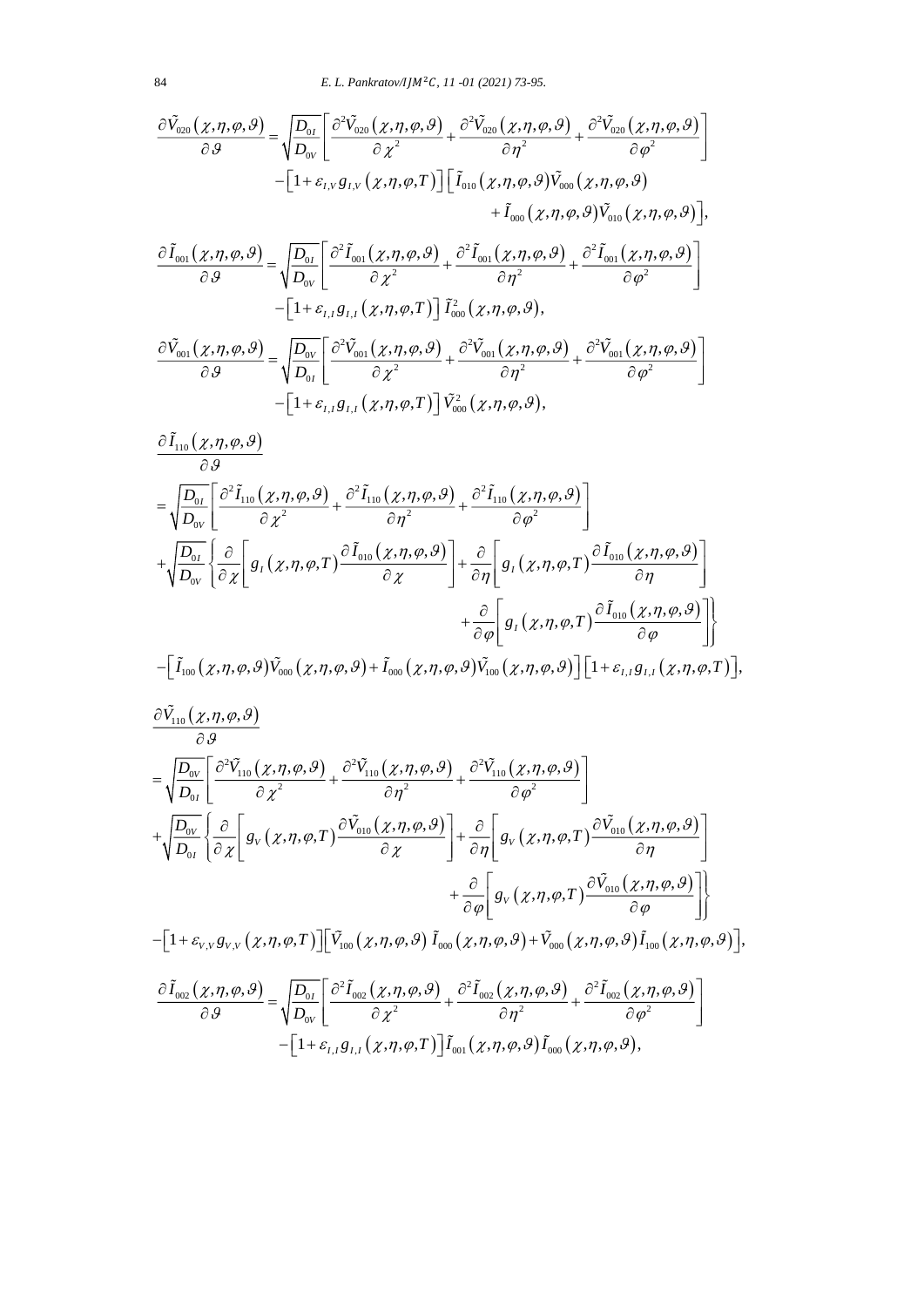$$
\frac{\partial \tilde{V}_{002}(\chi,\eta,\varphi,\vartheta)}{\partial \vartheta} = \sqrt{\frac{D_{0V}}{D_{0I}}} \left[ \frac{\partial^2 \tilde{V}_{002}(\chi,\eta,\varphi,\vartheta)}{\partial \chi^2} + \frac{\partial^2 \tilde{V}_{002}(\chi,\eta,\varphi,\vartheta)}{\partial \eta^2} + \frac{\partial^2 \tilde{V}_{002}(\chi,\eta,\varphi,\vartheta)}{\partial \varphi^2} \right] - \left[1 + \varepsilon_{V,V} g_{V,V}(\chi,\eta,\varphi,E)\right] \tilde{V}_{001}(\chi,\eta,\varphi,\vartheta) \tilde{V}_{000}(\chi,\eta,\varphi,\vartheta),
$$

$$
\frac{\partial \tilde{I}_{101}(\chi,\eta,\varphi,\vartheta)}{\partial \vartheta} \n= \sqrt{\frac{D_{0I}}{D_{0V}}} \left[ \frac{\partial^2 \tilde{I}_{101}(\chi,\eta,\varphi,\vartheta)}{\partial \chi^2} + \frac{\partial^2 \tilde{I}_{101}(\chi,\eta,\varphi,\vartheta)}{\partial \eta^2} + \frac{\partial^2 \tilde{I}_{101}(\chi,\eta,\varphi,\vartheta)}{\partial \varphi^2} \right] \n+ \sqrt{\frac{D_{0I}}{D_{0V}}} \left\{ \frac{\partial}{\partial \chi} \left[ g_I(\chi,\eta,\varphi,T) \frac{\partial \tilde{I}_{001}(\chi,\eta,\varphi,\vartheta)}{\partial \chi} \right] + \frac{\partial}{\partial \eta} \left[ g_I(\chi,\eta,\varphi,T) \frac{\partial \tilde{I}_{001}(\chi,\eta,\varphi,\vartheta)}{\partial \eta} \right] \right. \n+ \frac{\partial}{\partial \varphi} \left[ g_I(\chi,\eta,\varphi,T) \frac{\partial \tilde{I}_{001}(\chi,\eta,\varphi,\vartheta)}{\partial \varphi} \right] \right\}
$$

$$
-\left[1+\varepsilon_1 g_1(\chi,\eta,\varphi,T)\right]\tilde{I}_{100}(\chi,\eta,\varphi,\vartheta)\tilde{V}_{000}(\chi,\eta,\varphi,\vartheta),
$$

$$
\frac{\partial \tilde{V}_{101}(\chi,\eta,\varphi,\vartheta)}{\partial \vartheta} \n= \sqrt{\frac{D_{0V}}{D_{0I}}} \left[ \frac{\partial^2 \tilde{V}_{101}(\chi,\eta,\varphi,\vartheta)}{\partial \chi^2} + \frac{\partial^2 \tilde{V}_{101}(\chi,\eta,\varphi,\vartheta)}{\partial \eta^2} + \frac{\partial^2 \tilde{V}_{101}(\chi,\eta,\varphi,\vartheta)}{\partial \varphi^2} \right] \n+ \sqrt{\frac{D_{0V}}{D_{0I}}} \left\{ \frac{\partial}{\partial \chi} \left[ g_V(\chi,\eta,\varphi,T) \frac{\partial \tilde{V}_{001}(\chi,\eta,\varphi,\vartheta)}{\partial \chi} \right] + \frac{\partial}{\partial \eta} \left[ g_V(\chi,\eta,\varphi,T) \frac{\partial \tilde{V}_{001}(\chi,\eta,\varphi,\vartheta)}{\partial \eta} \right] \right. \n+ \frac{\partial}{\partial \varphi} \left[ g_V(\chi,\eta,\varphi,T) \frac{\partial \tilde{V}_{001}(\chi,\eta,\varphi,\vartheta)}{\partial \varphi} \right]
$$

$$
-\left[1+\varepsilon_{V}g_{V}(\chi,\eta,\varphi,T)\right]\tilde{I}_{000}(\chi,\eta,\varphi,\vartheta)\tilde{V}_{100}(\chi,\eta,\varphi,\vartheta),
$$
\n
$$
\frac{\partial \tilde{I}_{011}(\chi,\eta,\varphi,\vartheta)}{\partial \vartheta} = \sqrt{\frac{D_{0I}}{D_{0V}}} \left[ \frac{\partial^{2} \tilde{I}_{011}(\chi,\eta,\varphi,\vartheta)}{\partial \chi^{2}} + \frac{\partial^{2} \tilde{I}_{011}(\chi,\eta,\varphi,\vartheta)}{\partial \eta^{2}} + \frac{\partial^{2} \tilde{I}_{011}(\chi,\eta,\varphi,\vartheta)}{\partial \varphi^{2}} \right]
$$
\n
$$
-\tilde{I}_{010}(\chi,\eta,\varphi,\vartheta)\left[1+\varepsilon_{I,I}g_{I,I}(\chi,\eta,\varphi,T)\right]\tilde{I}_{000}(\chi,\eta,\varphi,\vartheta),
$$
\n
$$
-\left[1+\varepsilon_{I,V}g_{I,V}(\chi,\eta,\varphi,T)\right]\tilde{I}_{001}(\chi,\eta,\varphi,\vartheta)\tilde{V}_{000}(\chi,\eta,\varphi,\vartheta),
$$
\n
$$
\frac{\partial \tilde{V}_{011}(\chi,\eta,\varphi,\vartheta)}{\partial \vartheta} = \sqrt{\frac{D_{0V}}{D_{0I}}} \left[ \frac{\partial^{2} \tilde{V}_{011}(\chi,\eta,\varphi,\vartheta)}{\partial \chi^{2}} + \frac{\partial^{2} \tilde{V}_{011}(\chi,\eta,\varphi,\vartheta)}{\partial \eta^{2}} + \frac{\partial^{2} \tilde{V}_{011}(\chi,\eta,\varphi,\vartheta)}{\partial \varphi^{2}} \right]
$$
\n
$$
-\tilde{V}_{010}(\chi,\eta,\varphi,\vartheta)\left[1+\varepsilon_{V,V}g_{V,V}(\chi,\eta,\varphi,T)\right]\tilde{V}_{000}(\chi,\eta,\varphi,\vartheta),
$$
\n
$$
-\left[1+\varepsilon_{I,V}g_{I,V}(\chi,\eta,\varphi,t)\right]\tilde{I}_{000}(\chi,\eta,\varphi,\vartheta)\tilde{V}_{001}(\chi,\eta,\varphi,\vartheta),
$$
\n
$$
\frac{\partial \tilde{\rho}_{ijk}(\chi,\eta,\varphi,\vartheta)}{\partial \chi}\right|_{x
$$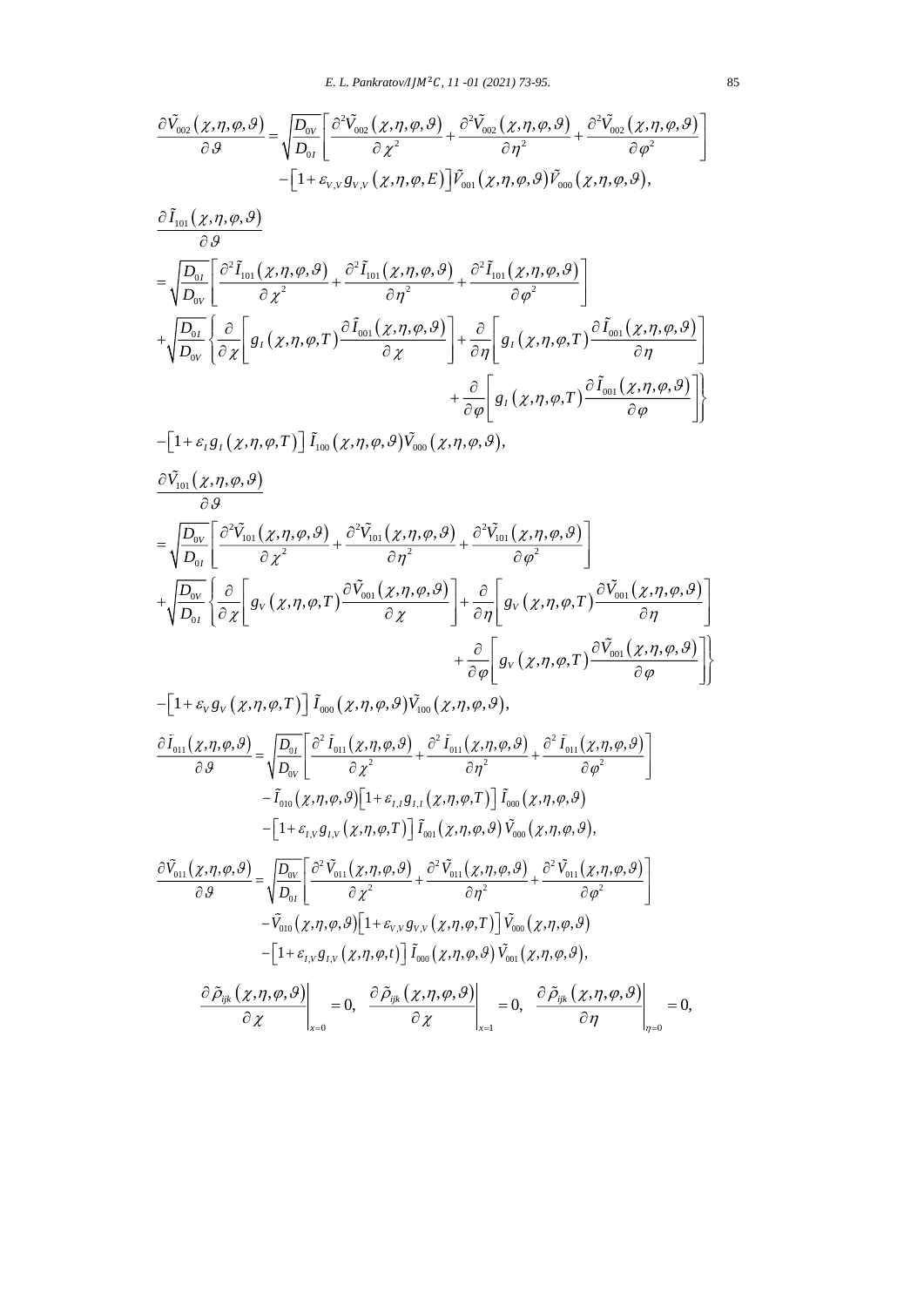$$
\left.\frac{\partial\,\tilde{\rho}_{ijk}\left(\chi,\eta,\varphi,\vartheta\right)}{\partial\eta}\right|_{\eta=1}=0,\;\left.\frac{\partial\,\tilde{\rho}_{ijk}\left(\chi,\eta,\varphi,\vartheta\right)}{\partial\varphi}\right|_{\varphi=0}=0,\;\left.\frac{\partial\,\tilde{\rho}_{ijk}\left(\chi,\eta,\varphi,\vartheta\right)}{\partial\varphi}\right|_{\varphi=1}=0,\\ \tilde{\rho}_{000}\left(\chi,\eta,\varphi,0\right)=f_{\rho}\left(\chi,\eta,\varphi\right)/\rho^{*},\;\left.\tilde{\rho}_{ijk}\left(\chi,\eta,\varphi,0\right)=0,\;\left(i\geq1,\;j\geq1,\;k\geq1\right).
$$

Solutions of the above equations could be written as  
\n
$$
\tilde{\rho}_{000}(\chi, \eta, \varphi, \vartheta) = \frac{1}{L} + \frac{2}{L} \sum_{n=1}^{\infty} F_{n\rho} c(\chi) c(\eta) c(\varphi) e_{n\rho}(\vartheta),
$$

where

$$
F_{n\rho} = \frac{1}{\rho^*} \int_0^1 \cos(\pi n u) \int_0^1 \cos(\pi n v) \int_0^1 \cos(\pi n w) f_{n\rho}(u, v, w) d w d v d u,
$$
  

$$
c_n(\chi) = \cos(p n \chi),
$$
  

$$
e_{n l}(\vartheta) = \exp(-\pi^2 n^2 \vartheta \sqrt{D_{0V}/D_{0I}}),
$$
  

$$
e_{nV}(\vartheta) = \exp(-\pi^2 n^2 \vartheta \sqrt{D_{0I}/D_{0V}});
$$

$$
\tilde{I}_{i00}( \chi, \eta, \varphi, \vartheta) =
$$
\n
$$
-2\pi \sqrt{\frac{D_{0I}}{D_{0V}}} \sum_{n=1}^{\infty} n c_n(\chi) c(\eta) c(\varphi) e_{nI}(\vartheta) \int_{0}^{\vartheta} e_{nI}(-\tau) \int_{0}^{1} s_n(u) \int_{0}^{1} c_n(v)
$$
\n
$$
\times \int_{0}^{1} \frac{\partial \tilde{I}_{i-100}(u, v, w, \tau)}{\partial u} c_n(w) g_I(u, v, w, T) dwdvdot at
$$
\n
$$
-2\pi \sqrt{\frac{D_{0I}}{D_{0V}}} \sum_{n=1}^{\infty} n c_n(\chi) c(\eta) c(\varphi) e_{nI}(\vartheta) \int_{0}^{\vartheta} e_{nI}(-\tau) \int_{0}^{1} c_n(u) \int_{0}^{1} s_n(v)
$$
\n
$$
\times \int_{0}^{1} c_n(w) g_I(u, v, w, T) \frac{\partial \tilde{I}_{i-100}(u, v, w, \tau)}{\partial v} dwdvdot at
$$
\n
$$
-2\pi \sqrt{\frac{D_{0I}}{D_{0V}}} \sum_{n=1}^{\infty} n c_n(\chi) c(\eta) c(\varphi) e_{nI}(\vartheta) \int_{0}^{\vartheta} e_{nI}(-\tau) \int_{0}^{1} c_n(u) \int_{0}^{1} c_n(v)
$$
\n
$$
\times \int_{0}^{1} s_n(w) g_I(u, v, w, T) \frac{\partial \tilde{I}_{i-100}(u, v, w, \tau)}{\partial w} dwdud\tau, \quad i \ge 1,
$$

$$
\tilde{V}_{i00}(\chi,\eta,\varphi,\vartheta) =
$$
\n
$$
-2\pi \sqrt{\frac{D_{0V}}{D_{0I}}}\sum_{n=1}^{\infty} n c_n(\chi) c(\eta) c(\varphi) e_{nV}(\vartheta) \int_{0}^{\vartheta} e_{nI}(-\tau) \int_{0}^{1} s_n(u) \int_{0}^{1} c_n(v)
$$
\n
$$
\times \int_{0}^{1} g_V(u,v,w,T) c_n(w) \frac{\partial \tilde{V}_{i-100}(u,\tau)}{\partial u} dwdv du d\tau
$$
\n
$$
-\sqrt{\frac{D_{0V}}{D_{0I}}}\sum_{n=1}^{\infty} n c_n(\chi) c(\eta) c(\varphi) e_{nV}(\vartheta) \int_{0}^{\vartheta} e_{nI}(-\tau) \int_{0}^{1} c_n(u) \int_{0}^{1} s_n(v)
$$
\n
$$
\times 2\pi \int_{0}^{1} c_n(w) g_V(u,v,w,T) \frac{\partial \tilde{V}_{i-100}(u,\tau)}{\partial v} dwdv du d\tau
$$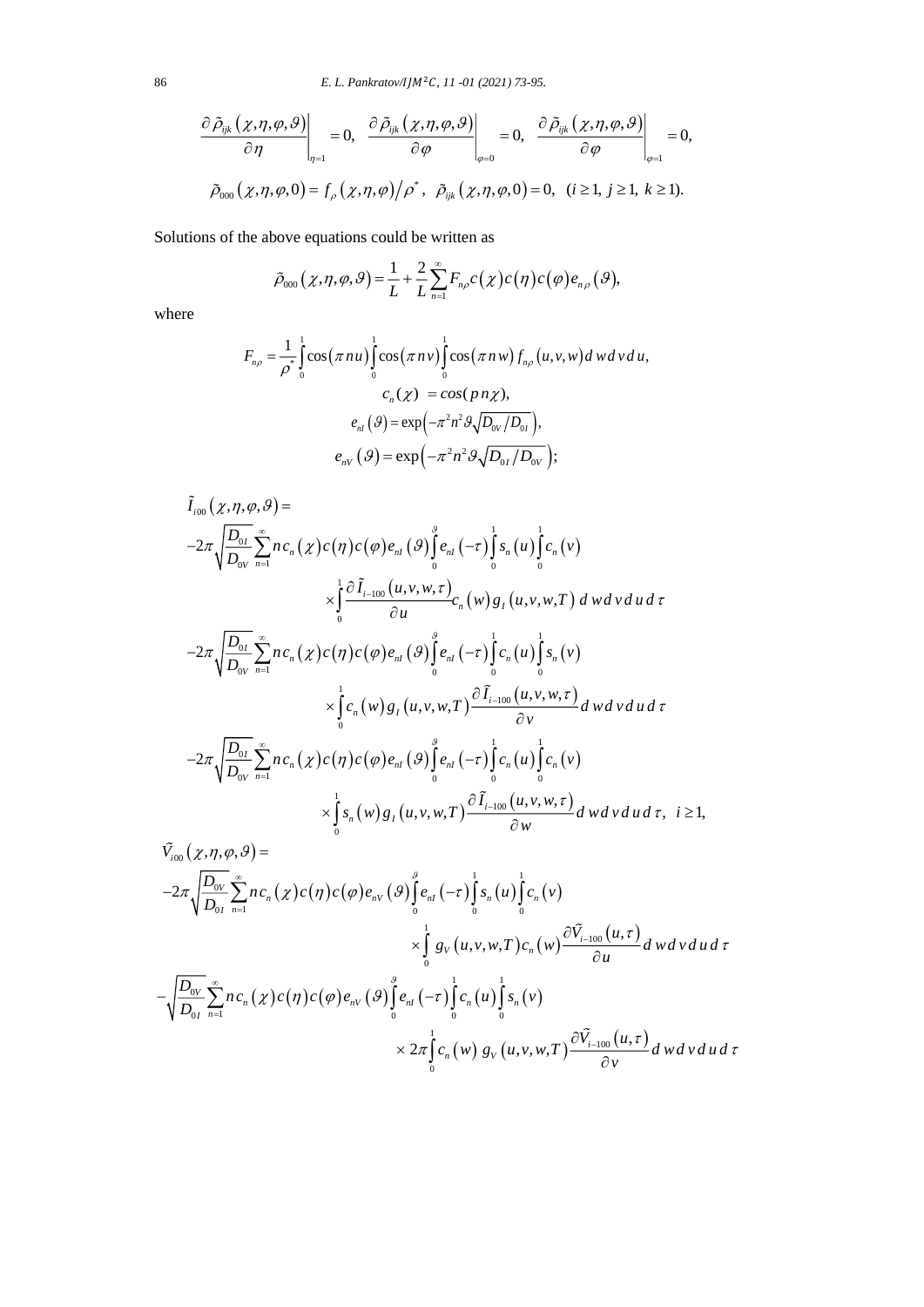$$
E. L. Pankratov/ IJM2C, 11-01 (2021) 73-95.
$$
  
\n
$$
-2\pi \sqrt{\frac{D_{ov}}{D_{0I}}} \sum_{n=1}^{\infty} n c_n(\chi) c(\eta) c(\varphi) e_{nV}(\vartheta) \times \int_{0}^{\vartheta} e_{nI}(-\tau) \int_{0}^{1} c_n(u) \int_{0}^{1} c_n(v)
$$
  
\n
$$
\times \int_{0}^{1} s_n(w) g_V(u, v, w, T) \frac{\partial \tilde{V}_{i-100}(u, \tau)}{\partial w} d\omega d\omega d\tau, \quad i \ge 1,
$$

where  $s_n(\chi) = \sin(p n \chi);$ 

$$
\tilde{\rho}_{010}(\chi,\eta,\varphi,\vartheta) = -2\sum_{n=1}^{\infty} c_n(\chi)c_n(\eta)c_n(\varphi)e_{n\rho}(\vartheta)\int_{0}^{\vartheta} e_{n\rho}(-\tau)\int_{0}^{1} c_n(u)\int_{0}^{1} c_n(v)\int_{0}^{1} c_n(w) \times \left[1+\varepsilon_{I,V}g_{I,V}(u,v,w,T)\right] \tilde{I}_{000}(u,v,w,\tau)\tilde{V}_{000}(u,v,w,\tau) dwdvdud\tau, \n\tilde{\rho}_{020}(\chi,\eta,\varphi,\vartheta) = -2\sqrt{\frac{D_{0I}}{D_{0V}}}\sum_{n=1}^{\infty} c_n(\chi)c_n(\eta)c_n(\varphi)e_{n\rho}(\vartheta)\int_{0}^{\vartheta} e_{n\rho}(-\tau)\int_{0}^{1} c_n(u)\int_{0}^{1} c_n(v)\int_{0}^{1} c_n(w) \times \left[1+\varepsilon_{I,V}g_{I,V}(u,v,w,T)\right] \tilde{I}_{010}(u,v,w,\tau)\tilde{V}_{000}(u,v,w,\tau)+\tilde{I}_{000}(u,v,w,\tau) \times \tilde{V}_{010}(u,v,w,\tau)\right]dwdvdud\tau, \n\tilde{\rho}_{001}(\chi,\eta,\varphi,\vartheta) = -2\sum_{n=1}^{\infty} c_n(\chi)c_n(\eta)c_n(\varphi)e_{n\rho}(\vartheta)\int_{0}^{\vartheta} e_{n\rho}(-\tau)\int_{0}^{1} c_n(u)\int_{0}^{1} c_n(v) \times \int_{0}^{1} c_n(v)[1+\varepsilon_{\rho,\rho}g_{\rho,\rho}(u,v,w,T)]\tilde{\rho}_{000}^2(u,v,w,\tau)dwdvdud\tau, \n\tilde{\rho}_{002}(\chi,\eta,\varphi,\vartheta) = -2\sum_{n=1}^{\infty} c_n(\chi)c_n(\eta)c_n(\varphi)e_{n\rho}(\vartheta)\int_{0}^{\vartheta} e_{n\rho}(-\tau)\int_{0}^{1} c_n(u)\int_{0}^{1} c_n(v)
$$

$$
\tilde{\rho}_{002}(\chi,\eta,\varphi,\vartheta) = -2\sum_{n=1}^{\infty} c_n(\chi) c_n(\eta) c_n(\varphi) e_{n\varphi}(\vartheta) \int_0^{\infty} e_{n\varphi}(-\tau) \int_0^1 c_n(u) \int_0^1 c_n(v) \times \int_0^1 c_n(w) [1 + \varepsilon_{\varphi,\varphi} g_{\varphi,\varphi}(u,v,w,T)] \tilde{\rho}_{001}(u,v,w,\tau) \tilde{\rho}_{000}(u,v,w,\tau) dwdvdud\tau,
$$

$$
\tilde{I}_{110}(\chi,\eta,\varphi,\vartheta) \n= -2\pi \sqrt{\frac{D_{0I}}{D_{0V}}}\sum_{n=1}^{\infty} n c_n(\chi) c_n(\eta) c_n(\varphi) e_{nI}(\varphi) \int_{0}^{\varphi} e_{nI}(-\tau) \int_{0}^{1} s_n(u) \int_{0}^{1} c_n(v) \n\times \int_{0}^{1} c_n(u) g_I(u,v,w,T) \frac{\partial \tilde{I}_{i-100}(u,v,w,\tau)}{\partial u} dwdv du d\tau \n-2\pi \sqrt{\frac{D_{0I}}{D_{0V}}}\sum_{n=1}^{\infty} n c_n(\chi) c_n(\eta) c_n(\varphi) e_{nI}(\varphi) \int_{0}^{\varphi} e_{nI}(-\tau) \int_{0}^{1} c_n(u) \int_{0}^{1} s_n(v) \n\times \int_{0}^{1} c_n(u) g_I(u,v,w,T) \frac{\partial \tilde{I}_{i-100}(u,v,w,\tau)}{\partial v} dwdv du d\tau \n-2\pi \sqrt{\frac{D_{0I}}{D_{0V}}}\sum_{n=1}^{\infty} n e_{nI}(\varphi) \int_{0}^{\varphi} e_{nI}(-\tau) \int_{0}^{1} c_n(u) \int_{0}^{1} c_n(v) \n\times \int_{0}^{1} s_n(u) g_I(u,v,w,T) \frac{\partial \tilde{I}_{i-100}(u,v,w,\tau)}{\partial w} dwdv du d\tau c_n(\chi) c_n(\eta) c_n(\varphi)
$$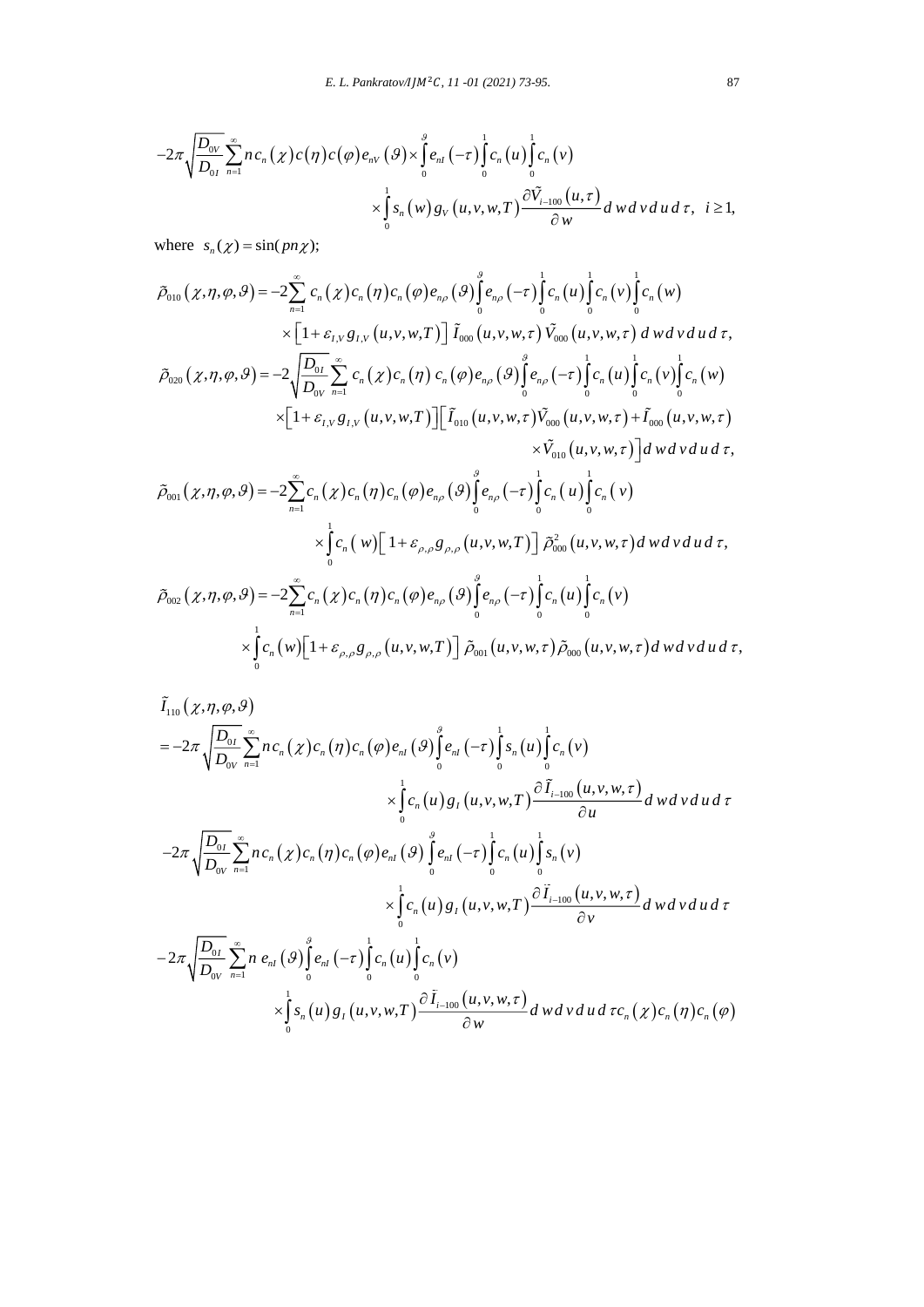$$
-2\sum_{n=1}^{\infty}c_n(\chi)e_{nI}(\mathcal{G})c_n(\eta)c_n(\varphi)\int_{0}^{\beta}e_{nI}(-\tau)\int_{0}^{1}c_n(u)\int_{0}^{1}c_n(v)\int_{0}^{1}c_n(v)[1+\varepsilon_{I,V}g_{I,V}(u,v,w,T)]\times[\tilde{I}_{100}(u,v,w,\tau)\tilde{V}_{000}(u,v,w,\tau)+\tilde{I}_{000}(u,v,w,\tau)\tilde{V}_{100}(u,v,w,\tau)]dwdvdud\tau,
$$

$$
\times [\tilde{I}_{100}(u,v,w,\tau)\tilde{V}_{000}(u,v,w,\tau)+\tilde{I}_{000}(u,v,w,\tau)\tilde{V}_{100}(u,v,w,\tau)]dwdvd\nd\n\tilde{V}_{110}(z,\eta,\varphi,\vartheta)\n=-2\pi\sqrt{\frac{D_{00}}{D_{00}}}\sum_{n=1}^{\infty}nc_{n}(z)c_{n}(\eta)c_{n}(\varphi)e_{n}(\varphi)\int_{0}^{\varrho}e_{n}(-\tau)\int_{0}^{1}s_{n}(u)\int_{0}^{1}c_{n}(v)\n\times\int_{0}^{1}c_{n}(u)g_{V}(u,v,w,\tau)\frac{\partial\tilde{V}_{i-100}(u,v,w,\tau)}{\partial u}dwdvd\tau\n-2\pi\sqrt{\frac{D_{00}}{D_{00}}}\sum_{n=1}^{\infty}nc_{n}(z)c_{n}(\eta)c_{n}(\varphi)e_{n}(\varphi)\int_{0}^{\varrho}e_{n}(-\tau)\int_{0}^{1}c_{n}(u)\int_{0}^{1}x_{n}(v)\n\times\int_{0}^{1}c_{n}(u)g_{V}(u,v,w,\tau)\frac{\partial\tilde{V}_{i-100}(u,v,w,\tau)}{\partial v}dwdvd\tau\n-2\pi\sqrt{\frac{D_{00}}{D_{00}}}\sum_{n=1}^{\infty}nc_{n}(y)\int_{0}^{\varrho}e_{n}(-\tau)\int_{0}^{1}c_{n}(u)\int_{0}^{1}c_{n}(v)\n\times\int_{0}^{1}x_{n}(u)g_{V}(u,v,w,\tau)\frac{\partial\tilde{V}_{i-100}(u,v,w,\tau)}{\partial v}dwdvd\tau c_{n}(z)c_{n}(\eta)c_{n}(\varphi)\n-\frac{2\sum_{n=1}^{\infty}c_{n}(z)e_{n}(y)c_{n}(\eta)c_{n}(\varphi)\int_{0}^{\varrho}e_{n}(-\tau)\int_{0}^{1}c_{n}(u)\int_{0}^{1}c_{n}(v)\int_{0}^{1}[1+\varepsilon_{1}v\ g_{1}v(u,v,w,\tau)]\times c_{n}(w)[\tilde{L}_{100}(u,v,w,\tau)\tilde{V}_{000}(u,v,w,\tau)]\n\times c_{n}(w)[\tilde{L}_{100}(u,v,w,\tau)\
$$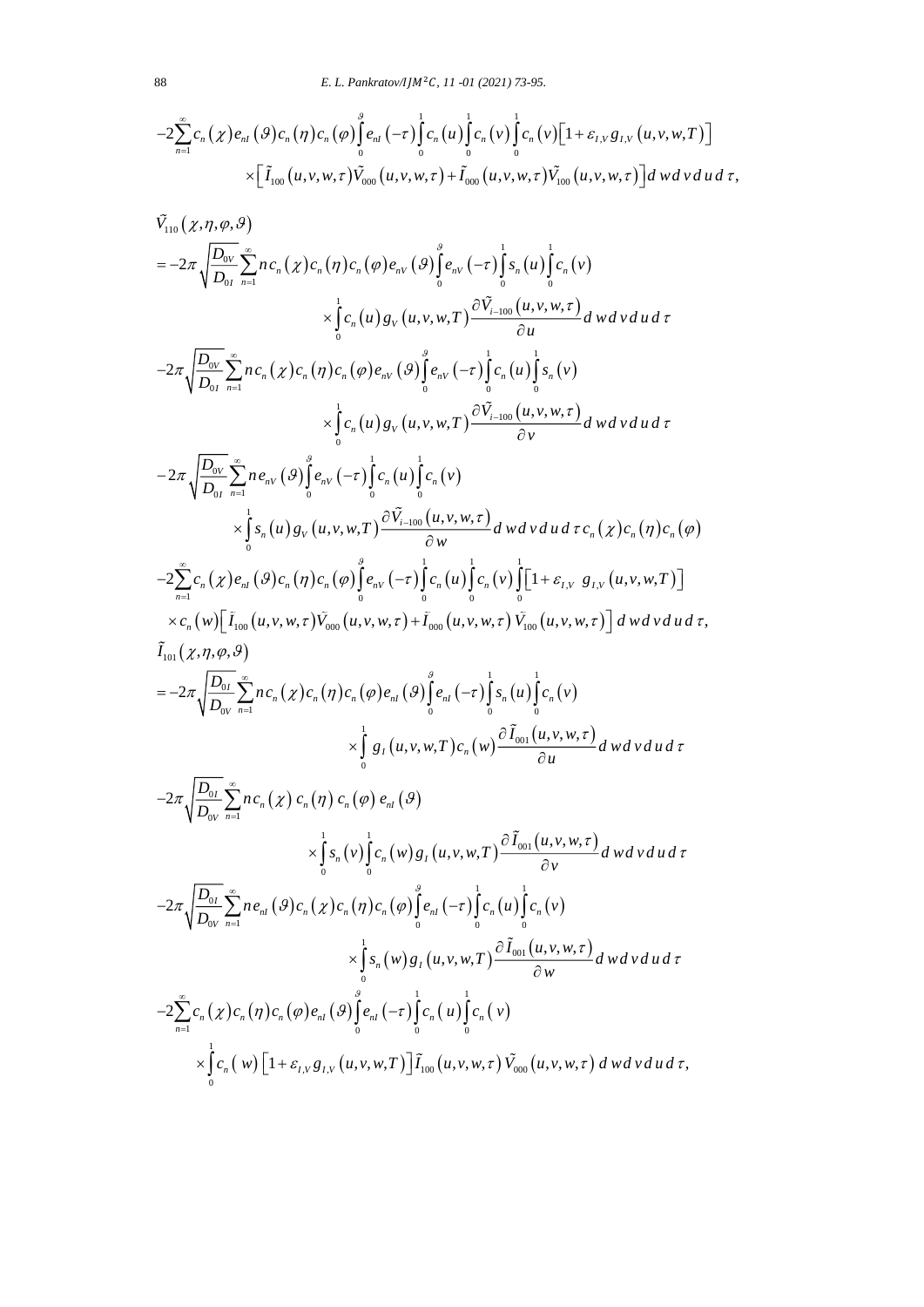$$
\tilde{V}_{101}(\chi,\eta,\varphi,\vartheta) = -2\pi \sqrt{\frac{D_{0V}}{D_{0I}}} \sum_{n=1}^{\infty} n c_n(\chi) c_n(\eta) c_n(\varphi) e_{nV}(\vartheta) \int_{0}^{\vartheta} e_{nV}(-\tau) \int_{0}^{1} s_n(u) \int_{0}^{1} c_n(v) \times \int_{0}^{1} g_V(u,v,w,T) c_n(w) \frac{\partial \tilde{V}_{001}(u,v,w,\tau)}{\partial u} dwdv du d\tau \n-2\pi \sqrt{\frac{D_{0V}}{D_{0I}}} \sum_{n=1}^{\infty} n c_n(\chi) c_n(\eta) c_n(\varphi) e_{nI}(\vartheta) \int_{0}^{\vartheta} e_{nV}(-\tau) \int_{0}^{1} c_n(u) \times \int_{0}^{1} s_n(v) \times \int_{0}^{1} c_n(w) g_I(u,v,w,\tau) \frac{\partial \tilde{I}_{001}(u,v,w,\tau)}{\partial v} dwdv du d\tau \n-2\pi \sqrt{\frac{D_{0I}}{D_{0V}}} \sum_{n=1}^{\infty} n e_{nI}(\vartheta) c_n(\chi) c_n(\eta) c_n(\varphi) \int_{0}^{\vartheta} e_{nV}(-\tau) \int_{0}^{1} c_n(u) \int_{0}^{1} c_n(v) \times \int_{0}^{1} s_n(w) g_V(u,v,w,\tau) \frac{\partial \tilde{V}_{001}(u,v,w,\tau)}{\partial w} dwdv du d\tau \n-2\sum_{n=1}^{\infty} c_n(\chi) c_n(\eta) c_n(\varphi) e_{nV}(\vartheta) \int_{0}^{\vartheta} e_{nV}(-\tau) \int_{0}^{1} c_n(u) \int_{0}^{1} c_n(v) \times \int_{0}^{1} c_n(w) \left[1 + \varepsilon_{I,V} g_{I,V}(u,v,w,\tau) \right] \tilde{I}_{100}(u,v,w,\tau) \tilde{V}_{000}(u,v,w,\tau) dwdv du d\tau \n\tilde{I}_{011}(\chi,\eta,\varphi,\vartheta) = -2\sum_{n=1}^{\infty} c_n(\chi) c_n(\eta) c_n(\varphi) e_{nI}(\vartheta) \int_{0}^{\vartheta} e_{nI}(-\tau) \int_{0}^{1} c
$$

$$
\tilde{I}_{011}(\chi,\eta,\varphi,\vartheta) = -2\sum_{n=1}^{\infty} c_n(\chi) c_n(\eta) c_n(\varphi) e_{nI}(\vartheta) \int_0^{\varphi} e_{nI}(-\tau) \int_0^1 c_n(u) \int_0^1 c_n(v) \times \int_0^1 c_n(w) \{ \tilde{I}_{000}(u,v,w,\tau) [1 + \varepsilon_{I,I} g_{I,I}(u,v,w,T)] \tilde{I}_{010}(u,v,w,\tau) \n+ [1 + \varepsilon_{I,V} g_{I,V}(u,v,w,T)] \tilde{I}_{001}(u,v,w,\tau) \tilde{V}_{000}(u,v,w,\tau) \} dwdvdud\tau, \n\tilde{V}_{011}(\chi,\eta,\varphi,\vartheta) = -2\sum_{n=1}^{\infty} c_n(\chi) c_n(\eta) c_n(\varphi) e_{nV}(\vartheta) \int_0^{\vartheta} e_{nV}(-\tau) \int_0^1 c_n(u) \int_0^1 c_n(v) \n\int_0^1 c_n(w) \{ \tilde{I}_{000}(u,v,w,\tau) [1 + \varepsilon_{I,I} g_{I,I}(u,v,w,T)] \tilde{I}_{010}(u,v,w,\tau) \n+ [1 + \varepsilon_{I,V} g_{I,V}(u,v,w,T)] \tilde{I}_{001}(u,v,w,\tau) \tilde{V}_{000}(u,v,w,\tau) \} dwdvdud\tau.
$$

Equations for functions  $\Phi_{\rho i}(x, y, z, t)$ ,  $i \ge 0$ , to describe concentrations of simplest complexes of radiation defects.

$$
\frac{\partial \Phi_{I0}(x,y,z,t)}{\partial t} = D_{0\Phi I} \left[ \frac{\partial^2 \Phi_{I0}(x,y,z,t)}{\partial x^2} + \frac{\partial^2 \Phi_{I0}(x,y,z,t)}{\partial y^2} + \frac{\partial^2 \Phi_{I0}(x,y,z,t)}{\partial z^2} \right] \n+ k_{I,I}(x,y,z,T) I^2(x,y,z,t) - k_I(x,y,z,T) I(x,y,z,t),
$$
\n
$$
\frac{\partial \Phi_{V0}(x,y,z,t)}{\partial t} = D_{0\Phi V} \left[ \frac{\partial^2 \Phi_{V0}(x,y,z,t)}{\partial x^2} + \frac{\partial^2 \Phi_{V0}(x,y,z,t)}{\partial y^2} + \frac{\partial^2 \Phi_{V0}(x,y,z,t)}{\partial z^2} \right] \n+ k_{V,V}(x,y,z,T) V^2(x,y,z,t) - k_V(x,y,z,T) V(x,y,z,t),
$$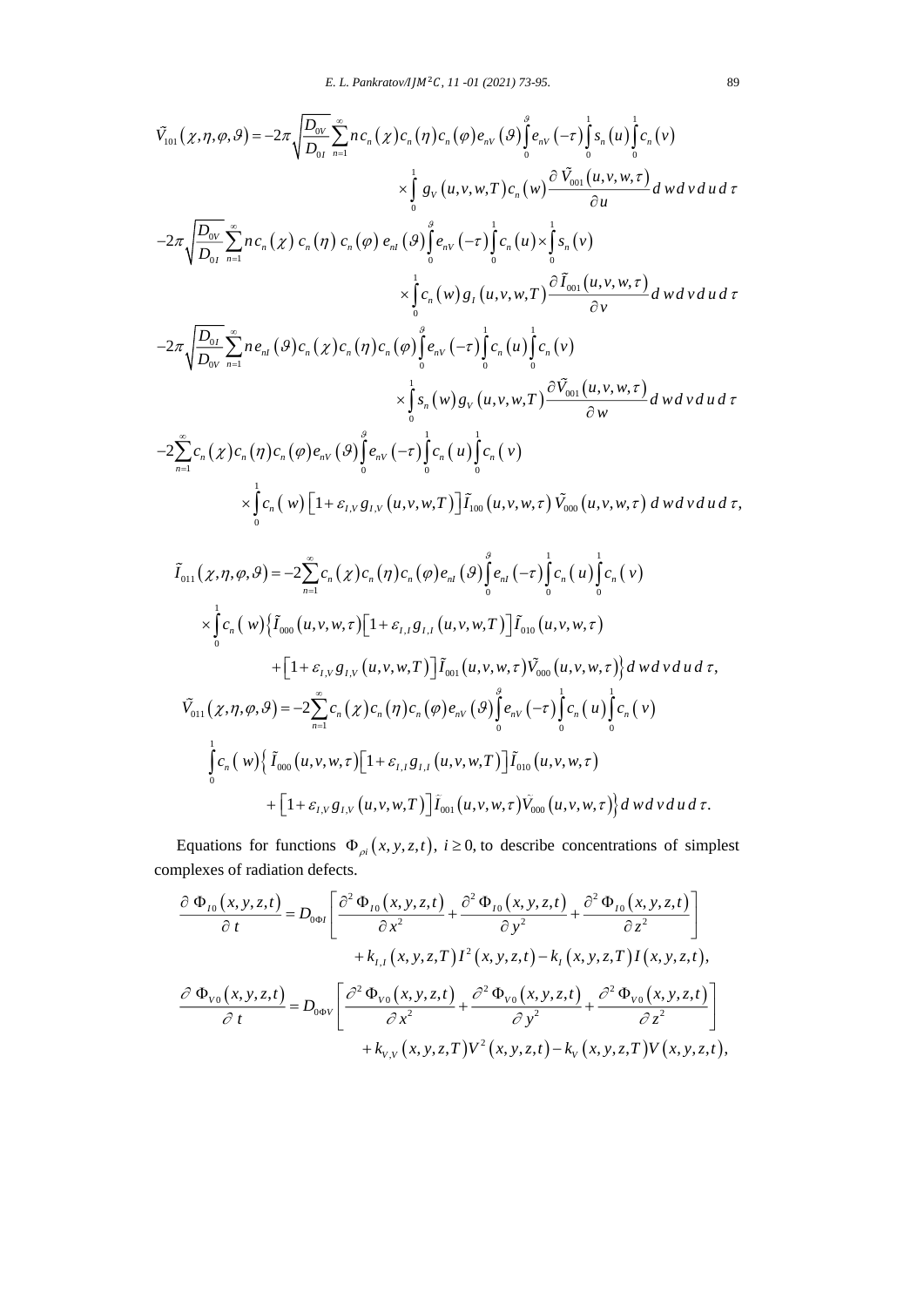$$
\frac{\partial \Phi_{Ii}(x,y,z,t)}{\partial t} = D_{0\Phi I} \left[ \frac{\partial^2 \Phi_{Ii}(x,y,z,t)}{\partial x^2} + \frac{\partial^2 \Phi_{Ii}(x,y,z,t)}{\partial y^2} + \frac{\partial^2 \Phi_{Ii}(x,y,z,t)}{\partial z^2} \right]
$$

$$
+ D_{0\Phi I} \left\{ \frac{\partial}{\partial x} \left[ g_{\Phi I}(x,y,z,T) \frac{\partial \Phi_{Ii-1}(x,y,z,t)}{\partial x} \right] + \frac{\partial}{\partial y} \left[ g_{\Phi I}(x,y,z,T) \frac{\partial \Phi_{Ii-1}(x,y,z,t)}{\partial y} \right] + \frac{\partial}{\partial z} \left[ g_{\Phi I}(x,y,z,T) \frac{\partial \Phi_{Ii-1}(x,y,z,t)}{\partial z} \right] \right\}, i \ge 1,
$$

$$
\frac{\partial \Phi_{V_i}(x, y, z, t)}{\partial t} = D_{0\Phi V} \left[ \frac{\partial^2 \Phi_{V_i}(x, y, z, t)}{\partial x^2} + \frac{\partial^2 \Phi_{V_i}(x, y, z, t)}{\partial y^2} + \frac{\partial^2 \Phi_{V_i}(x, y, z, t)}{\partial z^2} \right]
$$

$$
+ D_{0\Phi V} \left\{ \frac{\partial}{\partial x} \left[ g_{\Phi V}(x, y, z, T) \frac{\partial \Phi_{V_{i-1}}(x, y, z, t)}{\partial x} \right] + \frac{\partial}{\partial y} \left[ g_{\Phi V}(x, y, z, T) \frac{\partial \Phi_{V_{i-1}}(x, y, z, t)}{\partial y} \right] + \frac{\partial}{\partial z} \left[ g_{\Phi V}(x, y, z, T) \frac{\partial \Phi_{V_{i-1}}(x, y, z, t)}{\partial z} \right], i \ge 1.
$$

Boundary and initial conditions for the functions takes the form

$$
\frac{\partial \Phi_{\rho i}(x, y, z, t)}{\partial x}\Big|_{x=0} = 0, \quad \frac{\partial \Phi_{\rho i}(x, y, z, t)}{\partial x}\Big|_{x=L_x} = 0, \quad \frac{\partial \Phi_{\rho i}(x, y, z, t)}{\partial y}\Big|_{y=0} = 0,
$$
\n
$$
\frac{\partial \Phi_{\rho i}(x, y, z, t)}{\partial y}\Big|_{y=L_y} = 0, \quad \frac{\partial \Phi_{\rho i}(x, y, z, t)}{\partial z}\Big|_{z=0} = 0, \quad \frac{\partial \Phi_{\rho i}(x, y, z, t)}{\partial z}\Big|_{z=L_z} = 0, \quad i \ge 0,
$$
\n
$$
\Phi_{\rho 0}(x, y, z, 0) = f_{\Phi \rho}(x, y, z), \quad \Phi_{\rho i}(x, y, z, 0) = 0, \quad i \ge 1.
$$

Solutions of the above equations could be written as

$$
\Phi_{\rho 0}(x, y, z, t) = \frac{1}{L_x L_y L_z} + \frac{2}{L_x L_y L_z} \sum_{n=1}^{\infty} F_{n\Phi_{\rho}} c_n(x) c_n(y) c_n(z) e_{n\Phi_{\rho}}(t) \n+ \frac{2}{L} \sum_{n=1}^{\infty} n c_n(x) c_n(y) c_n(z) e_{\Phi_{\rho} n}(t) \int_0^t e_{\Phi_{\rho} n}(-\tau) \int_0^{L_x} c_n(u) \int_0^{L_y} c_n(v) \n\times \int_0^{L_z} c_n(w) \Big[ k_{I,I}(u, v, w, T) I^2(u, v, w, \tau) - k_I(u, v, w, T) I(u, v, w, \tau) \Big] d w d v d u d \tau,
$$

where

$$
F_{n\Phi_{\rho}} = \int_{0}^{L_{x}} c_{n}(u) \int_{0}^{L_{x}} c_{n}(v) f_{\Phi_{\rho}}(u, v, w) dwdv du,
$$
  
\n
$$
e_{n\Phi_{\rho}}(t) = \exp\Big[-\pi^{2} n^{2} D_{0\Phi_{\rho}} t \Big(L_{x}^{2} + L_{y}^{2} + L_{z}^{2}\Big)\Big], \quad c_{n}(x) = \cos(pnx/L_{x});
$$
  
\n
$$
\Phi_{\rho i}(x, y, z, t) = -\frac{2\pi}{L_{x}^{2} L_{y} L_{z}} \sum_{n=1}^{\infty} n c_{n}(x) c_{n}(y) c_{n}(z) e_{\Phi_{\rho} n}(t) \int_{0}^{t} e_{\Phi_{\rho} n}(-\tau) \int_{0}^{L_{x}} s_{n}(u) \int_{0}^{L_{y}} c_{n}(v) dx dx + \int_{0}^{L_{z}} s_{n}(u, v, w, \tau) c_{n}(w) \frac{\partial \Phi_{I_{\rho}i-1}(u, v, w, \tau)}{\partial u} dwdv du d\tau
$$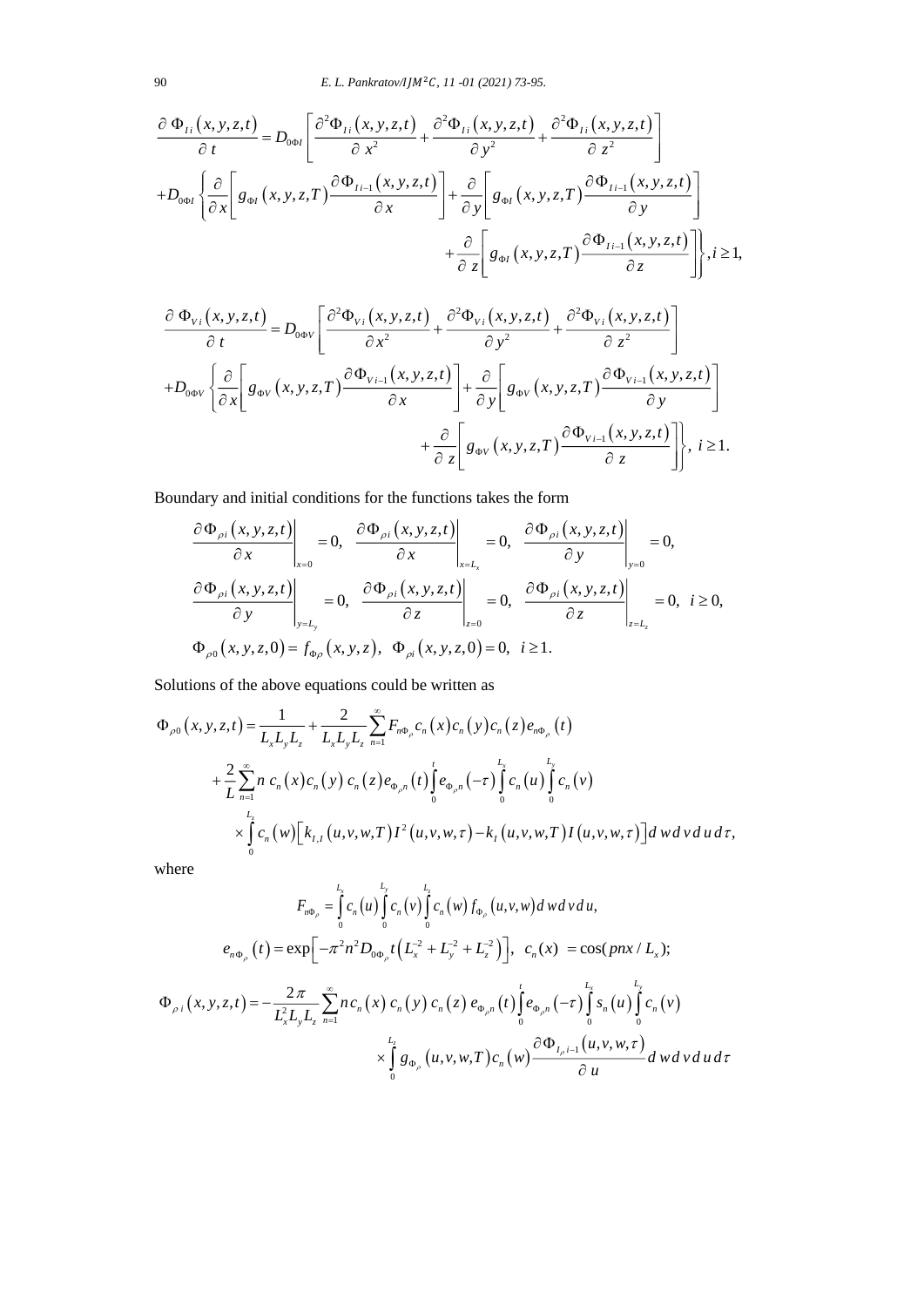$$
-\frac{2\pi}{L_{x}L_{y}^{2}L_{z}}\sum_{n=1}^{\infty}nc_{n}(x)c_{n}(y)c_{n}(z)e_{\Phi_{\rho n}}(t)\int_{0}^{t}e_{\Phi_{\rho n}}(-\tau)\times\int_{0}^{L_{z}}e_{\Phi_{\rho n}}(-\tau)\int_{0}^{L_{x}}c_{n}(u)\int_{0}^{L_{y}}s_{n}(v) \times\int_{0}^{L_{z}}c_{n}(w)g_{\Phi_{\rho}}(u,v,w,T)\frac{\partial\Phi_{I_{\rho}i-1}(u,v,w,\tau)}{\partial v}dwdvdud\tau -\frac{2\pi}{L_{x}L_{y}L_{z}^{2}}\sum_{n=1}^{\infty}n e_{\Phi_{\rho n}}(t)\int_{0}^{t}e_{\Phi_{\rho n}}(-\tau)\int_{0}^{L_{x}}c_{n}(u)\int_{0}^{L_{y}}c_{n}(v) \times\int_{0}^{L_{z}}s_{n}(w)\frac{\partial\Phi_{I_{\rho}i-1}(u,v,w,\tau)}{\partial w}g_{\Phi_{\rho}}(u,v,w,T) dwdvdud\tau c_{n}(x)c_{n}(y)c_{n}(z), i\geq 1,
$$

where  $s_n(x) = \sin(p n x / L_x)$ .

Equations for the functions  $C_{ij}(x, y, z, t)$  ( $i \ge 0, j \ge 0$ ), boundary and initial conditions could be written as

$$
\frac{\partial C_{00}(x,y,z,t)}{\partial t} = D_{0L} \frac{\partial^2 C_{00}(x,y,z,t)}{\partial x^2} + D_{0L} \frac{\partial^2 C_{00}(x,y,z,t)}{\partial y^2} + D_{0L} \frac{\partial^2 C_{00}(x,y,z,t)}{\partial z^2},
$$
\n
$$
\frac{\partial C_{i0}(x,y,z,t)}{\partial t} = D_{0L} \left[ \frac{\partial^2 C_{i0}(x,y,z,t)}{\partial x^2} + \frac{\partial^2 C_{i0}(x,y,z,t)}{\partial y^2} + \frac{\partial^2 C_{i0}(x,y,z,t)}{\partial z^2} \right]
$$
\n
$$
+ D_{0L} \frac{\partial}{\partial x} \left[ g_L(x,y,z,T) \frac{\partial C_{i-10}(x,y,z,t)}{\partial x} \right] + D_{0L} \frac{\partial}{\partial y} \left[ g_L(x,y,z,T) \frac{\partial C_{i-10}(x,y,z,t)}{\partial y} \right]
$$
\n
$$
+ D_{0L} \frac{\partial}{\partial z} \left[ g_L(x,y,z,T) \frac{\partial C_{i-10}(x,y,z,t)}{\partial z} \right], i \ge 1,
$$
\n
$$
\frac{\partial C_{01}(x,y,z,t)}{\partial t} = D_{0L} \frac{\partial^2 C_{01}(x,y,z,t)}{\partial x^2} + D_{0L} \frac{\partial^2 C_{01}(x,y,z,t)}{\partial y^2} + D_{0L} \frac{\partial^2 C_{01}(x,y,z,t)}{\partial z^2}
$$
\n
$$
+ D_{0L} \frac{\partial}{\partial x} \left[ \frac{C_{00}^{\prime\prime}(x,y,z,t)}{P^{\prime\prime}(x,y,z,T)} \frac{\partial C_{00}(x,y,z,t)}{\partial x} \right] + D_{0L} \frac{\partial}{\partial y} \left[ \frac{C_{00}^{\prime\prime}(x,y,z,t)}{P^{\prime\prime}(x,y,z,T)} \frac{\partial C_{00}(x,y,z,t)}{\partial y} \right]
$$
\n
$$
+ D_{0L} \frac{\partial}{\partial z} \left[ \frac{C_{00}^{\prime\prime}(x,y,z,t)}{P^{\prime\prime}(x,y,z,T)} \frac{\partial C_{00}(x,y,z,t)}{\partial z} \right],
$$
\n
$$
\frac{\partial C_{02}(x,y,z,t)}{\partial t} = D_{0L} \frac{\partial^2 C_{0
$$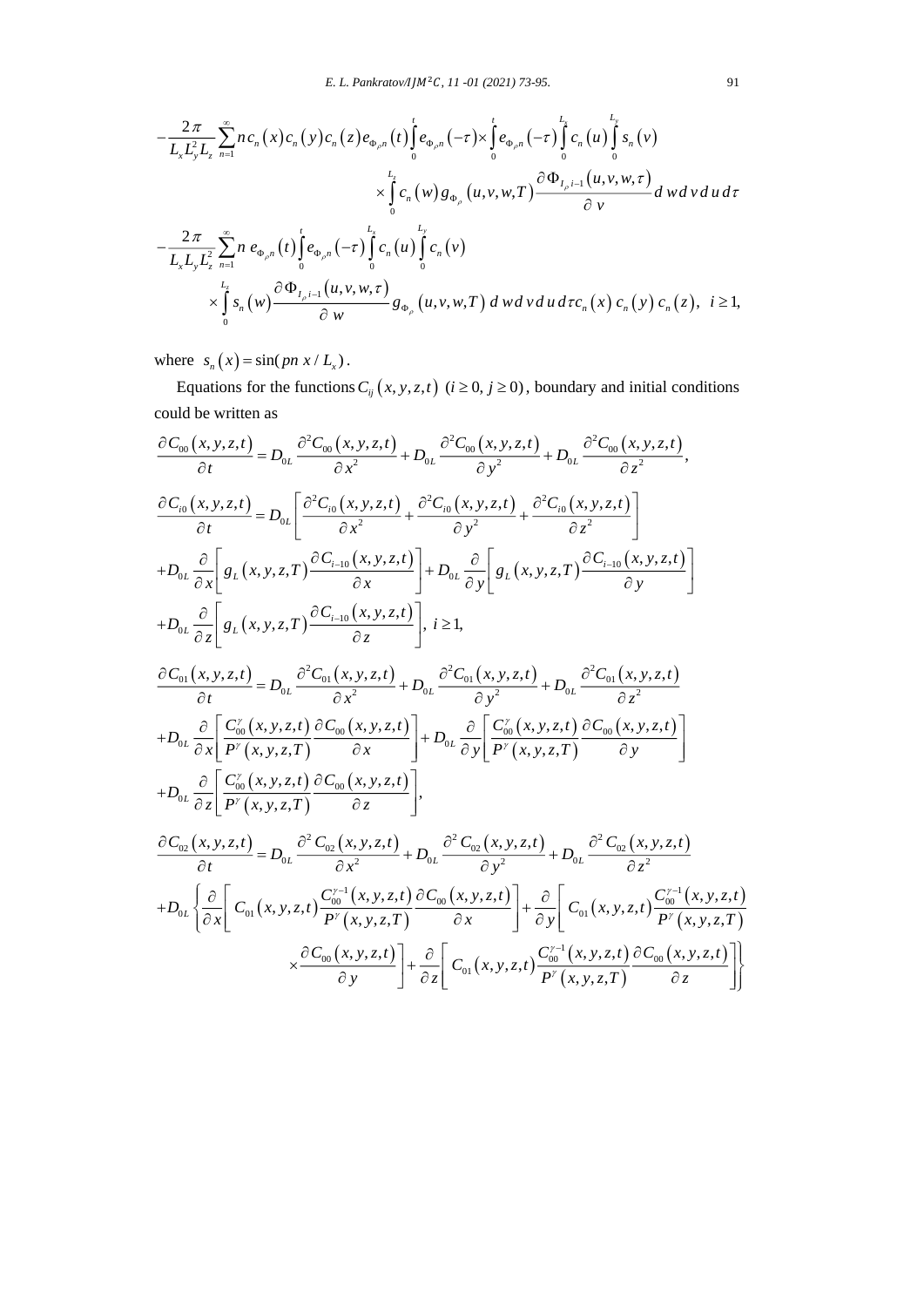$$
+D_{0L}\left\{\frac{\partial}{\partial x}\left[\frac{C'_{0}(x,y,z,t)}{P'(x,y,z,T)}\frac{\partial C_{01}(x,y,z,t)}{\partial x}\right]+\frac{\partial}{\partial y}\left[\frac{C'_{00}(x,y,z,t)}{P'(x,y,z,T)}\frac{\partial C_{01}(x,y,z,t)}{\partial y}\right]+\frac{\partial}{\partial z}\left[\frac{C'_{00}(x,y,z,t)}{P'(x,y,z,T)}\frac{\partial C_{01}(x,y,z,t)}{\partial z}\right]+\frac{\partial}{\partial z}\left[\frac{C'_{00}(x,y,z,t)}{P'(x,y,z,T)}\frac{\partial C_{01}(x,y,z,t)}{\partial z}\right],
$$
  

$$
\frac{\partial C_{11}(x,y,z,t)}{\partial t}=D_{0L}\frac{\partial^2 C_{11}(x,y,z,t)}{\partial x^2}+D_{0L}\frac{\partial^2 C_{11}(x,y,z,t)}{\partial y^2}+D_{0L}\frac{\partial^2 C_{11}(x,y,z,t)}{\partial z^2}+\frac{\partial}{\partial z}\left[C_{10}(x,y,z,t)\frac{C'^{-1}_{00}(x,y,z,t)}{P'(x,y,z,T)}\right]+\frac{\partial}{\partial y}\left[C_{10}(x,y,z,t)\frac{C'^{-1}_{00}(x,y,z,t)}{P'(x,y,z,T)}\frac{\partial C_{00}(x,y,z,t)}{\partial z}\right]+\frac{\partial}{\partial z}\left[C_{10}(x,y,z,t)\frac{C'^{-1}_{00}(x,y,z,t)}{P'(x,y,z,T)}\frac{\partial C_{00}(x,y,z,t)}{\partial z}\right]\right\}D_{0L}
$$

$$
+D_{0L}\left\{\frac{\partial}{\partial x}\left[\frac{C'_{00}(x,y,z,t)}{P'(x,y,z,T)}\frac{\partial C_{10}(x,y,z,t)}{\partial x}\right]+\frac{\partial}{\partial y}\left[\frac{C'_{00}(x,y,z,t)}{P'(x,y,z,T)}\frac{\partial C_{10}(x,y,z,t)}{\partial y}\right]+\frac{\partial}{\partial z}\left[\frac{C'_{00}(x,y,z,t)}{P'(x,y,z,T)}\frac{\partial C_{01}(x,y,z,t)}{\partial z}\right]\right\}+D_{0L}\left\{\frac{\partial}{\partial x}\left[g_{L}(x,y,z,T)\frac{\partial C_{01}(x,y,z,t)}{\partial x}\right]+\frac{\partial}{\partial z}\left[g_{L}(x,y,z,T)\frac{\partial C_{01}(x,y,z,t)}{\partial z}\right]\right\},
$$

$$
\frac{\partial C_{ij}(x, y, z, t)}{\partial x}\Big|_{x=0} = 0, \quad \frac{\partial C_{ij}(x, y, z, t)}{\partial x}\Big|_{x=L_x} = 0, \quad \frac{\partial C_{ij}(x, y, z, t)}{\partial y}\Big|_{y=0} = 0,
$$
\n
$$
\frac{\partial C_{ij}(x, y, z, t)}{\partial y}\Big|_{y=L_y} = 0, \quad \frac{\partial C_{ij}(x, y, z, t)}{\partial z}\Big|_{z=0} = 0, \quad \frac{\partial C_{ij}(x, y, z, t)}{\partial z}\Big|_{z=L_z} = 0, \quad i \ge 0, \quad j \ge 0,
$$
\n
$$
C_{00}(x, y, z, 0) = f_C(x, y, z), \quad C_{ij}(x, y, z, 0) = 0, \quad i \ge 1, \quad j \ge 1.
$$

Functions  $C_{ij}(x, y, z, t)$  ( $i \ge 0$ ,  $j \ge 0$ ) could be approximated by the following series

during solutions of the above equations:  
\n
$$
C_{00}(x, y, z, t) = \frac{F_{0C}}{L_x L_y L_z} + \frac{2}{L_x L_y L_z} \sum_{n=1}^{\infty} F_{nC} c_n(x) c_n(x) c_n(x) e_{nC}(t),
$$

where

$$
e_{nC}(t) = \exp\left[-\pi^2 n^2 D_{0C} t \left(\frac{1}{L_x^2} + \frac{1}{L_y^2} + \frac{1}{L_z^2}\right)\right],
$$
  

$$
F_{nC} = \int_0^{L_x} c_n(u) \int_0^{L_y} c_n(v) \int_0^{L_z} f_C(u, v, w) c_n(w) dwdv du;
$$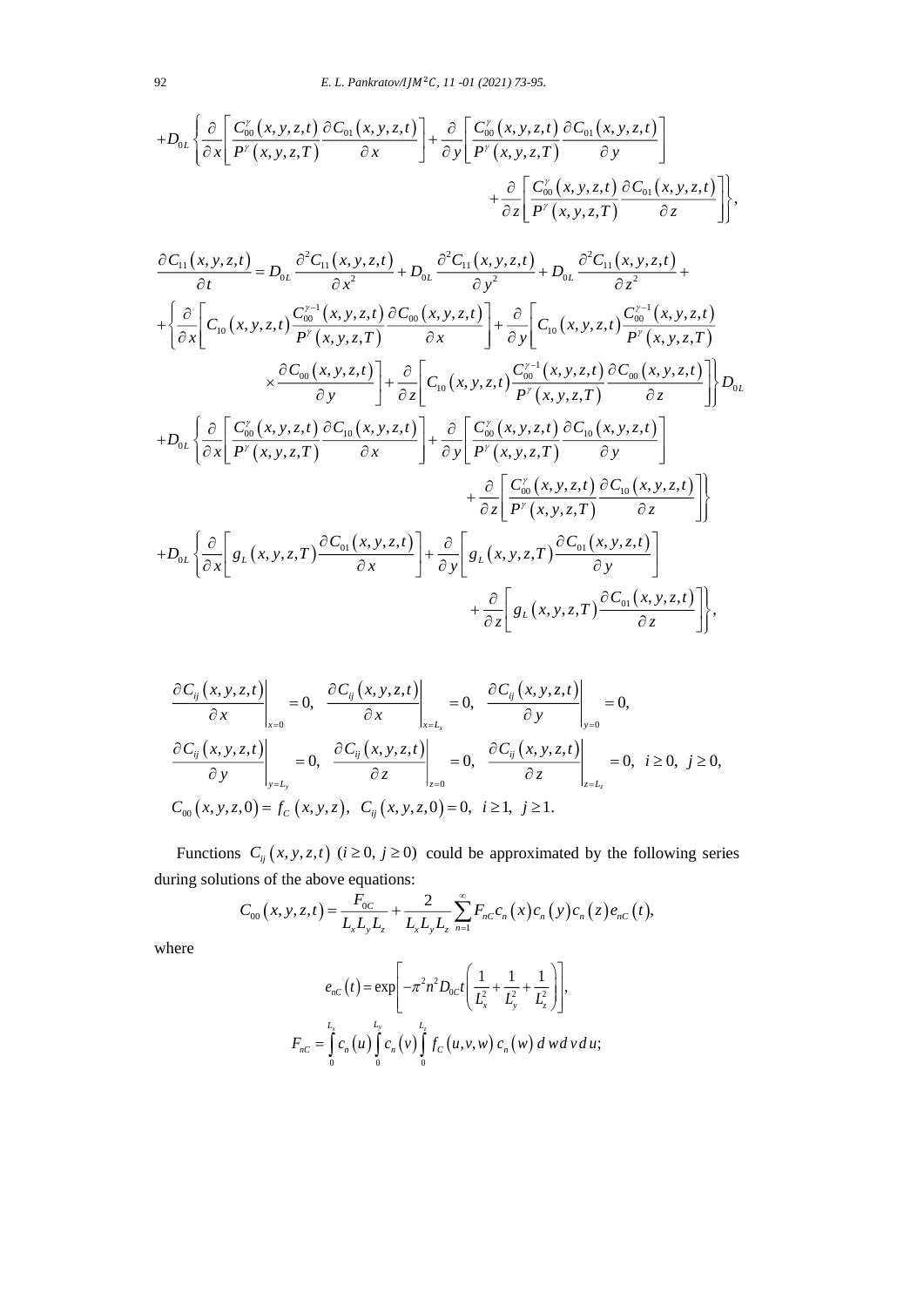$$
C_{i0}(x, y, z, t)
$$
\n
$$
= -\frac{2\pi}{L_{x}^{2}L_{y}L_{z}} \sum_{n=1}^{\infty} n F_{nC} c_{n}(x) c_{n}(y) c_{n}(z) e_{nC}(t) \int_{0}^{t} e_{nC}(-\tau) \int_{0}^{L_{x}} s_{n}(u) \int_{0}^{L_{y}} c_{n}(v)
$$
\n
$$
\times \int_{0}^{L_{z}} c_{n}(w) g_{L}(u, v, w, T) \frac{\partial C_{i-10}(u, v, w, \tau)}{\partial u} dwdv du d\tau
$$
\n
$$
- \frac{2\pi}{L_{x}L_{y}^{2}L_{z}} \sum_{n=1}^{\infty} n F_{nC} c_{n}(x) c_{n}(y) c_{n}(z) e_{nC}(t) \int_{0}^{t} e_{nC}(-\tau) \int_{0}^{L_{x}} c_{n}(u) \int_{0}^{L_{y}} s_{n}(v)
$$
\n
$$
\times \int_{0}^{L_{z}} c_{n}(v) g_{L}(u, v, w, T) \frac{\partial C_{i-10}(u, v, w, \tau)}{\partial v} dwdv du d\tau
$$
\n
$$
- \frac{2\pi}{L_{x}L_{y}L_{z}^{2}} \sum_{n=1}^{\infty} n F_{nC} e_{nC}(t) \times c_{n}(x) c_{n}(y) c_{n}(z) \int_{0}^{t} e_{nC}(-\tau) \int_{0}^{L_{x}} c_{n}(u) \int_{0}^{L_{y}} c_{n}(v)
$$
\n
$$
\times \int_{0}^{L_{z}} s_{n}(v) g_{L}(u, v, w, T) \frac{\partial C_{i-10}(u, v, w, \tau)}{\partial w} dwdv du d\tau, i \ge 1,
$$

$$
C_{01}(x, y, z, t)
$$
\n
$$
= -\frac{2\pi}{L_{x}^{2}L_{y}L_{z}} \sum_{n=1}^{\infty} n F_{nC}c_{n}(x)c_{n}(y)c_{n}(z)e_{nC}(t) \int_{0}^{t} e_{nC}(-\tau) \int_{0}^{L_{x}} s_{n}(u) \int_{0}^{L_{y}} c_{n}(v) \int_{0}^{L_{z}} c_{n}(w)
$$
\n
$$
\times \frac{C_{00}^{y}(u, v, w, \tau)}{P^{y}(u, v, w, \tau)} \frac{\partial C_{00}(u, v, w, \tau)}{\partial u} d w d v d u d \tau
$$
\n
$$
-\frac{2\pi}{L_{x}L_{y}^{2}L_{z}} \sum_{n=1}^{\infty} n F_{nC}c_{n}(x)c_{n}(y)c_{n}(z)e_{nC}(t) \int_{0}^{t} e_{nC}(-\tau) \int_{0}^{L_{x}} c_{n}(u) \int_{0}^{L_{x}} s_{n}(v)
$$
\n
$$
\times \int_{0}^{L_{z}} c_{n}(w) \frac{C_{00}^{y}(u, v, w, \tau)}{P^{y}(u, v, w, \tau)} \frac{\partial C_{00}(u, v, w, \tau)}{\partial v} d w d v d u d \tau
$$
\n
$$
-\frac{2\pi}{L_{x}L_{y}L_{z}^{2}} \sum_{n=1}^{\infty} n e_{nC}(t) F_{nC}c_{n}(x) c_{n}(y) c_{n}(z) \int_{0}^{t} e_{nC}(-\tau) \int_{0}^{L_{x}} c_{n}(u) \int_{0}^{L_{x}} c_{n}(v)
$$
\n
$$
\times \int_{0}^{L_{z}} s_{n}(w) \frac{C_{00}^{y}(u, v, w, \tau)}{P^{y}(u, v, w, \tau)} \frac{\partial C_{00}(u, v, w, \tau)}{\partial w} d w d v d u d \tau
$$

$$
C_{02}(x, y, z, t)
$$
\n
$$
= -\frac{2\pi}{L_x^2 L_y L_z} \sum_{n=1}^{\infty} n F_{nC} c_n(x) c_n(y) c_n(z) e_{nC}(t) \int_0^t e_{nC}(-\tau) \int_0^{L_x} s_n(u) \int_0^{L_y} c_n(v)
$$
\n
$$
\times \int_0^{L_x} c_n(w) C_{01}(u, v, w, \tau) \frac{C_{00}^{y-1}(u, v, w, \tau)}{P'(u, v, w, \tau)} \frac{\partial C_{00}(u, v, w, \tau)}{\partial u} dwdv du d\tau
$$
\n
$$
-\frac{2\pi}{L_x L_y^2 L_z} \sum_{n=1}^{\infty} F_{nC} c_n(x) c_n(y) n c_n(z) e_{nC}(t) \int_0^t e_{nC}(-\tau) \int_0^{L_x} c_n(u) \int_0^{L_y} s_n(v)
$$
\n
$$
\times \int_0^{L_x} c_n(w) C_{01}(u, v, w, \tau) \frac{C_{00}^{y-1}(u, v, w, \tau)}{P'(u, v, w, \tau)} \frac{\partial C_{00}(u, v, w, \tau)}{\partial v} dwdv du d\tau
$$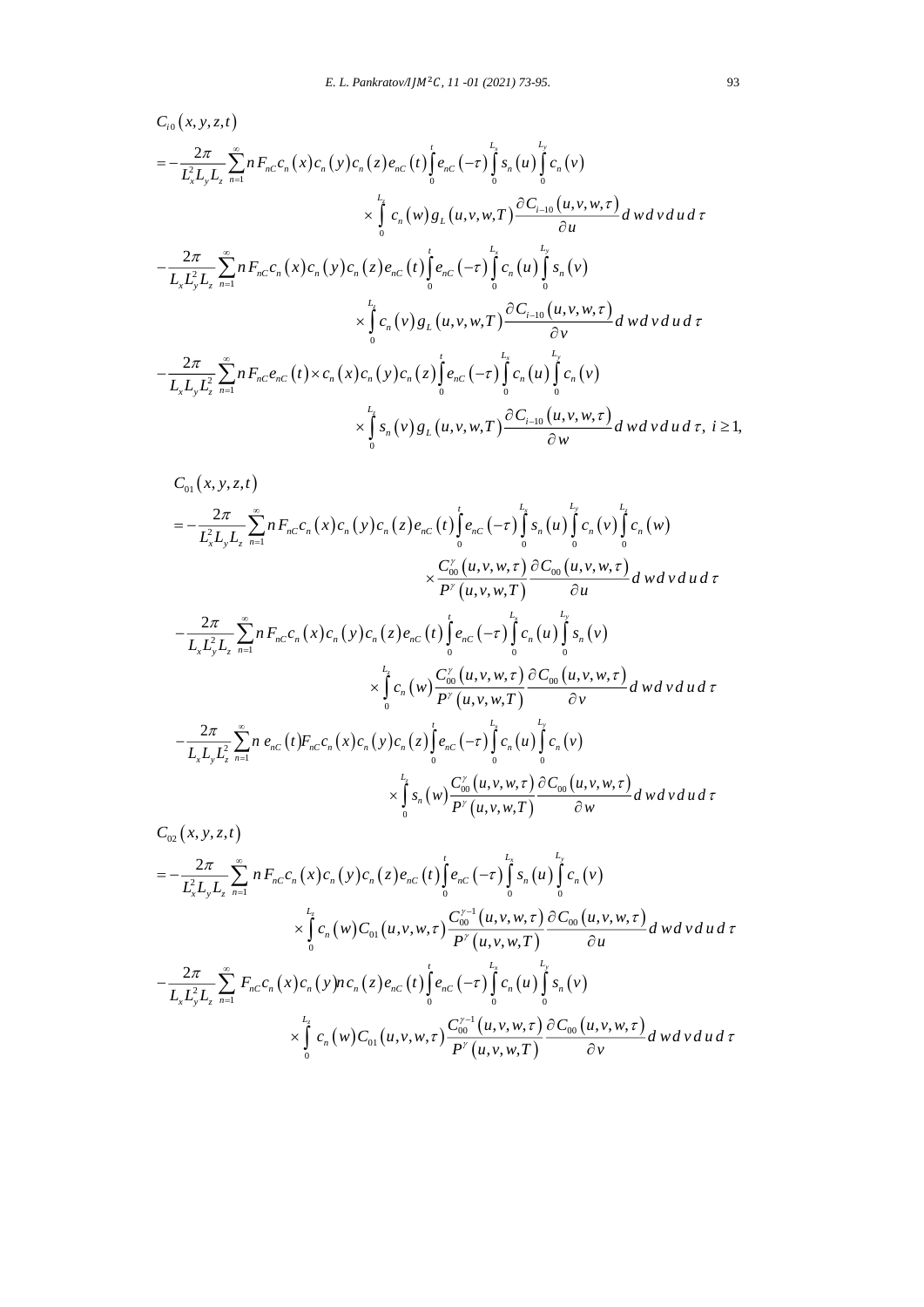$$
-\frac{2\pi}{L_{x}L_{y}L_{z}^{2}} \sum_{n=1}^{\infty} n F_{nC}c_{n}(x)c_{n}(y)c_{n}(z)e_{nC}(t) \int_{0}^{t} e_{nC}(-\tau) \int_{0}^{t} c_{n}(u) \int_{0}^{t} c_{n}(v)
$$
\n
$$
\times \int_{0}^{L_{x}} s_{n}(w)C_{01}(u,v,w,\tau) \frac{C_{00}^{r-1}(u,v,w,\tau)}{P'(u,v,w,\tau)} \frac{\partial C_{00}(u,v,w,\tau)}{\partial w} dwdvd\tau
$$
\n
$$
-\frac{2\pi}{L_{x}L_{y}L_{z}} \sum_{n=1}^{\infty} n c_{n}(x) \times F_{nC}c_{n}(y)c_{n}(z)e_{nC}(t) \int_{0}^{t} e_{nC}(-\tau) \int_{0}^{t} s_{n}(u) \int_{0}^{t} c_{n}(v)
$$
\n
$$
\times \int_{0}^{t} c_{n}(w)C_{01}(u,v,w,\tau) \frac{\partial C_{00}(u,v,w,\tau)}{\partial u} \frac{C_{00}^{r-1}(u,v,w,\tau)}{P'(u,v,w,\tau)} dwdvd\tau
$$
\n
$$
-\frac{2\pi}{L_{x}L_{y}^{2}L_{z}} \sum_{n=1}^{\infty} n F_{nC}c_{n}(x)c_{n}(y)c_{n}(z)e_{nC}(t) \int_{0}^{t} e_{nC}(-\tau) \int_{0}^{t} c_{n}(u) \int_{0}^{t} s_{n}(v)
$$
\n
$$
\times \int_{0}^{t} c_{n}(w) C_{01}(u,v,w,\tau) \frac{\partial C_{00}^{r-1}(u,v,w,\tau)}{\partial v} \frac{\partial C_{00}(u,v,w,\tau)}{\partial v} dwdvd\tau
$$
\n
$$
-\frac{2\pi}{L_{x}L_{y}^{2}L_{z}^{2}} \sum_{n=1}^{\infty} n F_{nC}c_{n}(x)c_{n}(y)c_{n}(z)e_{nC}(t) \int_{0}^{t} e_{nC}(-\tau) \int_{0}^{t} c_{n}(u) \int_{0}^{t} c_{n}(v)
$$
\n
$$
\times \int_{0}^{t} c_{n}(w) C_{01}(u,v,w,\tau) \frac{\partial
$$

$$
\times \int\limits_{0}^{L} s_n(w) \frac{C_{00}^{\gamma}(u,v,w,\tau)}{P^{\gamma}(u,v,w,\tau)} \frac{\partial C_{01}(u,v,w,\tau)}{\partial w} dwdvdud\tau,
$$

$$
C_{11}(x, y, z, t)
$$
\n
$$
= -\frac{2\pi}{L_x^2 L_y L_z} \sum_{n=1}^{\infty} n F_{nC} c_n(x) c_n(x) c_n(x) c_n(z) e_{nC}(t) \int_0^t e_{nC}(-\tau) \int_0^{L_x} s_n(u) \int_0^{L_y} c_n(v)
$$
\n
$$
\times \int_0^{L_x} c_n(w) g_L(u, v, w, T) \frac{\partial C_{01}(u, v, w, \tau)}{\partial u} dv dv du d\tau
$$